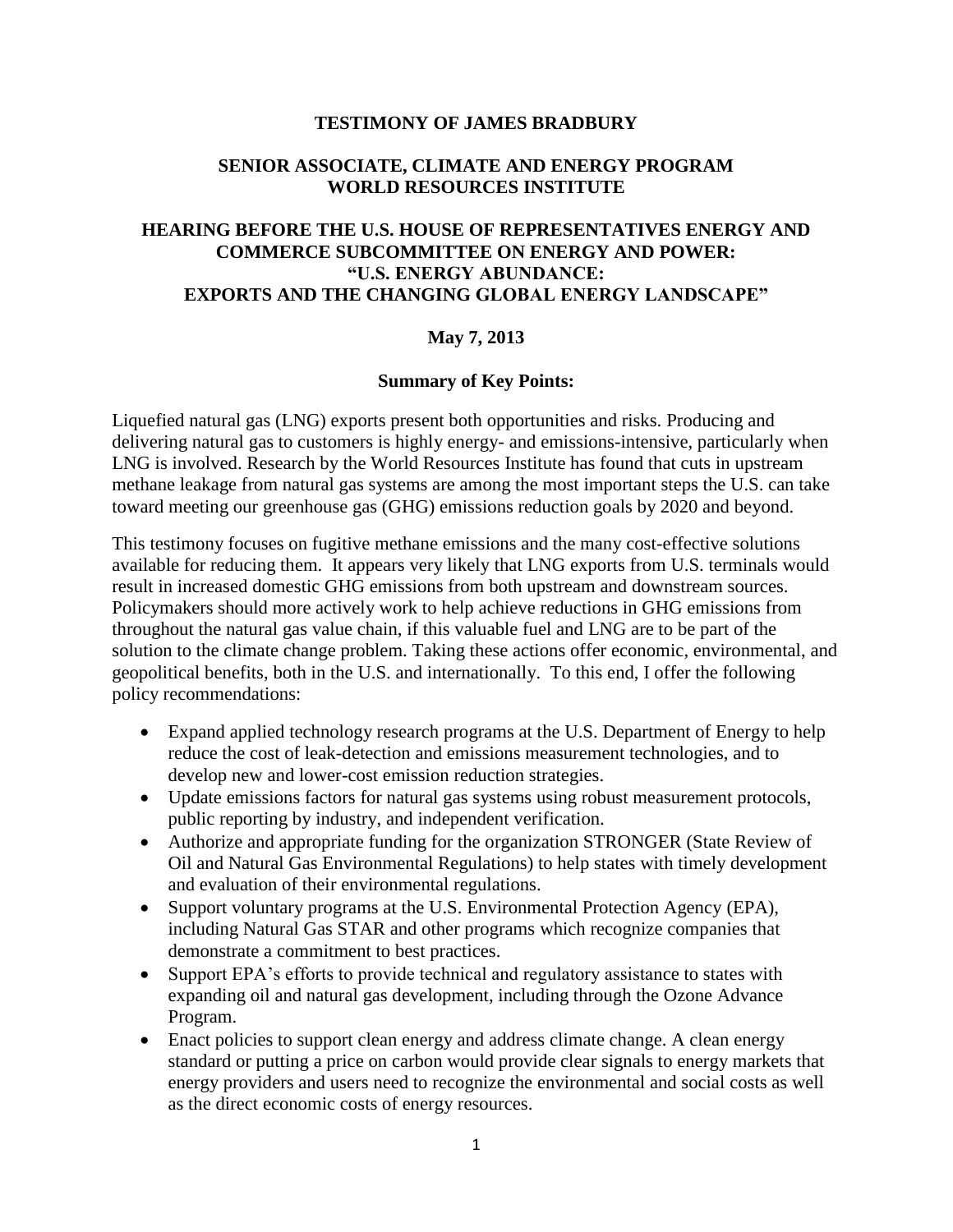### **TESTIMONY OF JAMES BRADBURY**

## **SENIOR ASSOCIATE, CLIMATE AND ENERGY PROGRAM WORLD RESOURCES INSTITUTE**

## **HEARING BEFORE THE U.S. HOUSE OF REPRESENTATIVES ENERGY AND COMMERCE SUBCOMMITTEE ON ENERGY AND POWER: "U.S. ENERGY ABUNDANCE: EXPORTS AND THE CHANGING GLOBAL ENERGY LANDSCAPE"**

#### **May 7, 2013**

Good morning, and thank you for the opportunity to contribute to the deliberations of this Subcommittee. My name is James Bradbury, and I am a senior associate in the Climate and Energy Program at the World Resources Institute (WRI). WRI is a non-profit, non-partisan think tank that focuses on the intersection of the environment and socio-economic development. We go beyond research to put ideas into action, working globally with governments, business, and civil society to build transformative solutions that protect the earth and improve people's lives. We operate globally because today's problems know no boundaries. We provide innovative paths to a sustainable planet through work that is accurate, fair, and independent.

## **Summary**

I am pleased to be here today to offer WRI's perspective on the climate implications of U.S. liquefied natural gas (LNG) exports. I encourage this committee to weigh a complete consideration of the associated economic and geopolitical opportunities next to the potential risks, neither of which have been fully considered in the public debate. In particular, it appears very likely that LNG exports from U.S. terminals would result in increased domestic greenhouse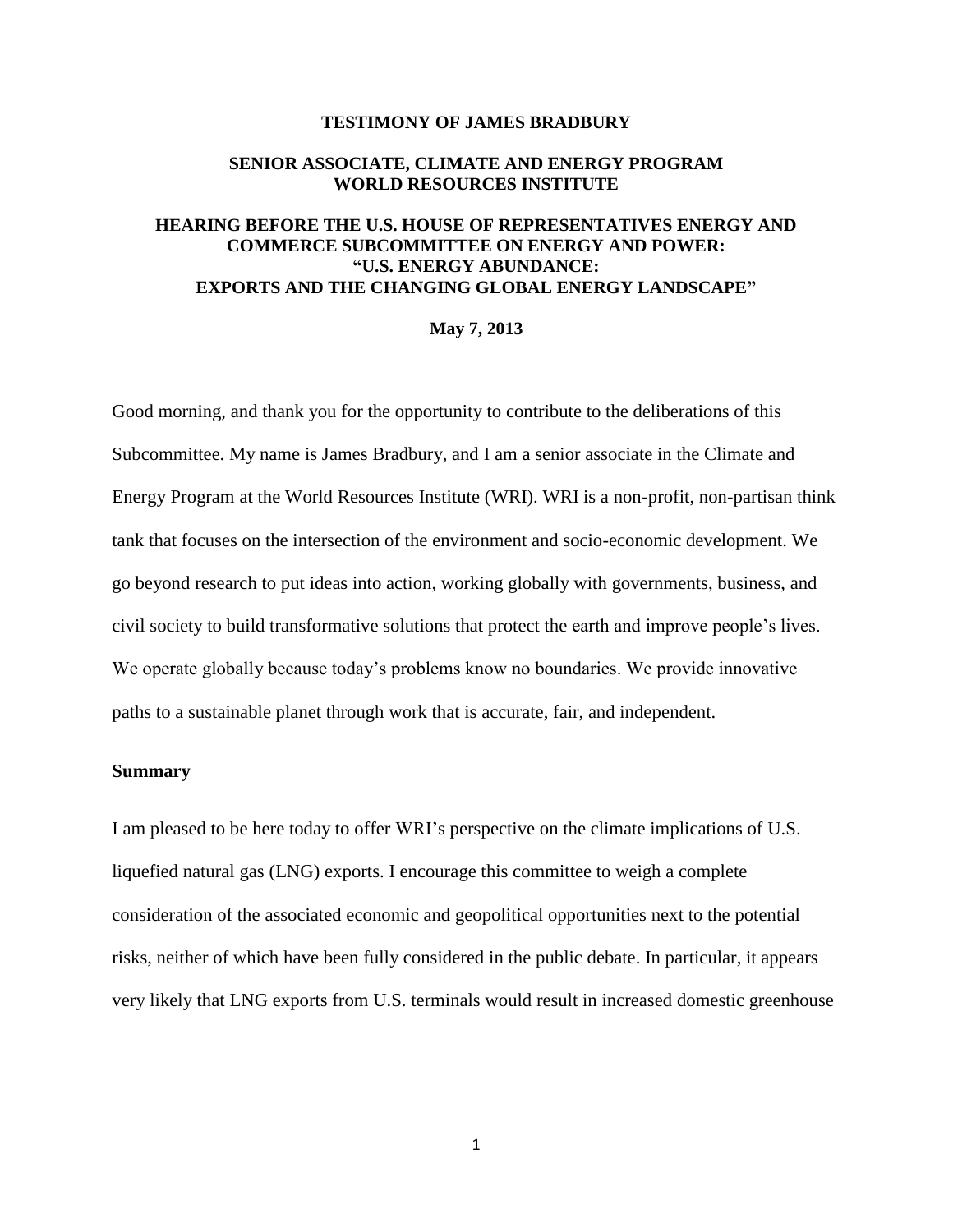gas (GHG) emissions. For example, analysis by the Energy Information Administration (EIA)<sup>1</sup> concluded that any scenario of LNG exports would trigger an increase in domestic carbon dioxide  $(CO<sub>2</sub>)$  emissions, due to an increase in coal-fired electricity and use of natural gas for the energy-intensive liquefaction process at LNG terminals. The EIA also projected an increase in natural gas production from shale wells. Though not considered in the EIA study, an inevitable consequence would be greater upstream air emissions from natural gas infrastructure – that is, emissions that occur prior to fuel combustion – including fugitive methane, which is a potent global warming pollutant. While LNG exports from the U.S. are widely expected to marginally reduce global  $CO<sub>2</sub>$  emissions, modeling to date suggests that the scale of these reductions is less than ten percent of the total levels of global fugitive methane emissions from natural gas and oil systems.

These facts should raise the bar for policymakers and advocates for LNG exports to more actively work to achieve continuous improvement in GHG emissions from all life cycle stages (from extraction to use), if natural gas and LNG are to be part of the solution to our climate change problem. Furthermore, to the extent that substantial LNG exports from the U.S. move forward, our national policy objectives should be broader than simply improving our balance of trade vis-à-vis fossil fuel exports to increase our economic and geopolitical standing. We also have an important – indeed urgent – opportunity to improve our economic and geopolitical standing by showing leadership in addressing global climate change. We can do through policies

<sup>&</sup>lt;sup>1</sup> See: [http://www.fossil.energy.gov/programs/gasregulation/reports/fe\\_eia\\_lng.pdf](http://www.fossil.energy.gov/programs/gasregulation/reports/fe_eia_lng.pdf)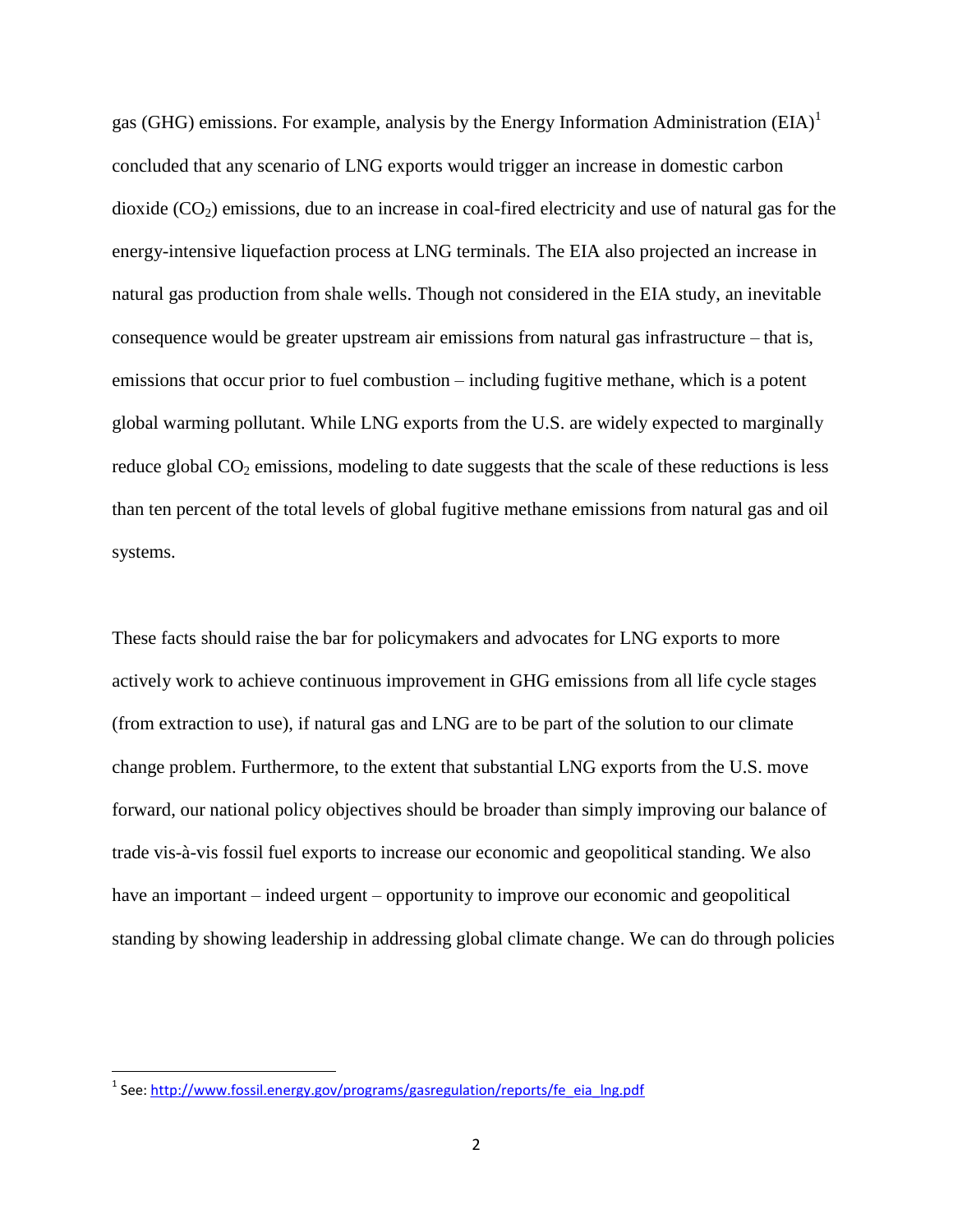that promote the development, deployment, and export of low-carbon products and services<sup>2</sup> to help enable global GHG emissions reductions from all sectors, including through technologies and practices that allow the cleaner production and more efficient end-use of natural gas.

Today I will focus in particular on fugitive methane emissions<sup>3</sup> and the cost-effective solutions available for reducing them.<sup>4</sup> The case for policy action is particularly strong considering that recent research shows that climate change is happening faster than expected. In addition, the projected expansion in domestic oil and natural gas production increases the risk of higher GHG emissions if proper protections are not in place.

- Methane is the primary component of natural gas and also a potent greenhouse gas. Methane leaked from natural gas systems (i.e., fugitive methane) represent lost product and reduced revenue for companies and governments, with negative consequences for air quality and the environment.
- Fugitive methane emissions from natural gas systems represent roughly 3 percent of global warming pollution in the U.S. Reductions in methane emissions are urgently needed as part of the broader effort to slow the rate of global temperature rise.
- Although natural gas burns much cleaner than coal or oil, fugitive methane emissions significantly reduce this relative advantage, from a climate standpoint; therefore, cutting

 $2^{2}$  For more information on low-carbon market opportunities, see Jennifer Morgan's testimony, here: [http://www.wri.org/publication/testimony-american-energy-security-and-innovation-assessment-of-energy](http://www.wri.org/publication/testimony-american-energy-security-and-innovation-assessment-of-energy-resources)[resources](http://www.wri.org/publication/testimony-american-energy-security-and-innovation-assessment-of-energy-resources)

 $3$  While this testimony focuses on greenhouse gas emissions – and methane emissions from natural gas systems, in particular – WRI is committed to minimizing the full scope of impacts cause by energy production and use. It is critical for U.S. energy policies to be developed with consideration to a broad range of risks and benefits.  $<sup>4</sup>$  For more detailed analysis and discussion of this topic, see WRI's recent working paper, "Clearing the Air:</sup> Reducing Upstream Greenhouse Gas Emissions from U.S. Natural Gas Systems." Available at: <http://www.wri.org/publication/clearing-the-air>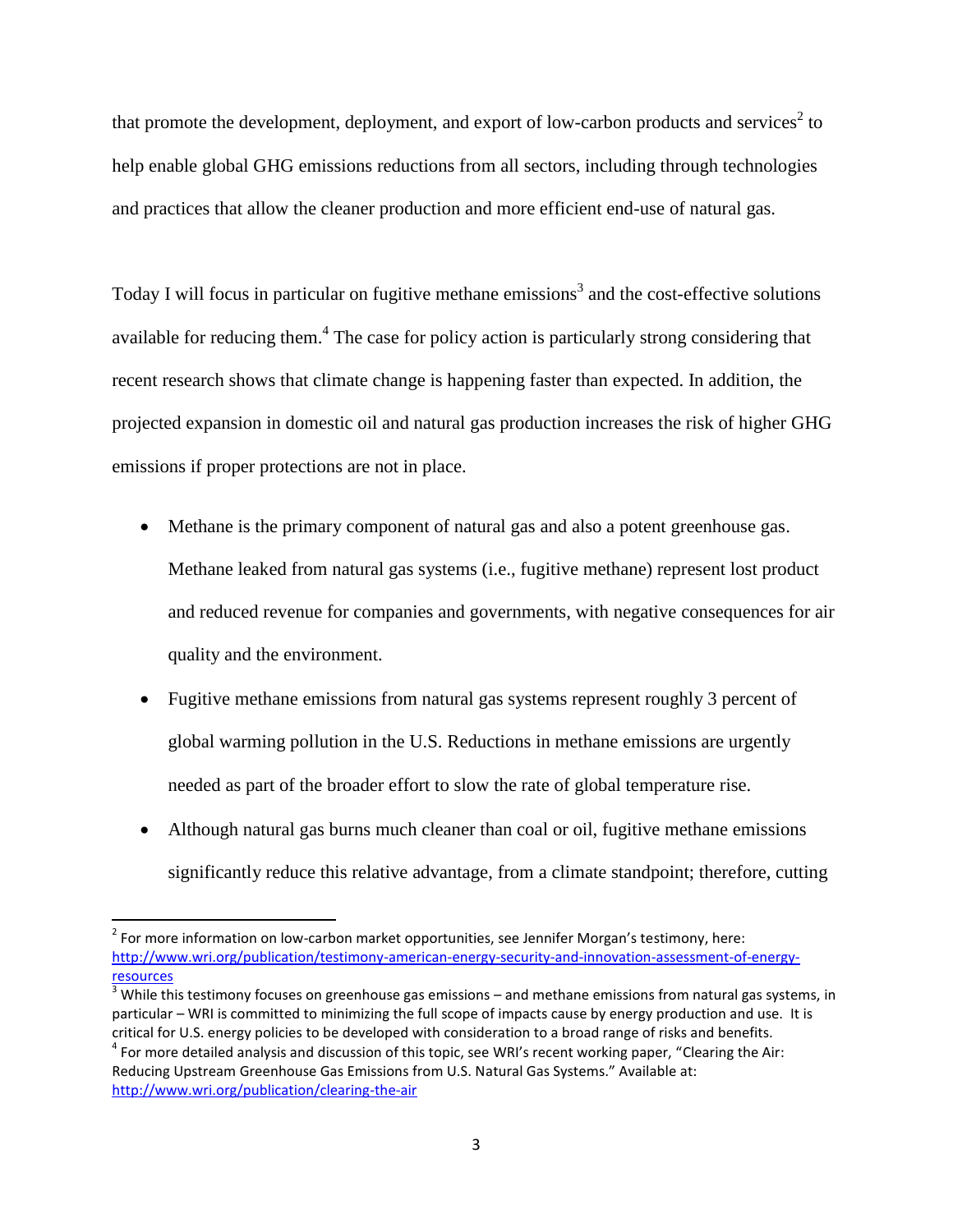fugitive emissions from natural gas systems would ensure that the climate impacts of natural gas are much lower than coal or diesel fuel over any time horizon.

- Recent emissions standards from the U.S. Environmental Protection Agency (EPA) will substantially reduce leakage from natural gas systems, but to help slow the rate of global warming pollution and improve air quality, further action by states and federal agencies should directly address fugitive methane from new and existing wells and equipment.
- Fortunately, most strategies for reducing fugitive methane emissions are cost-effective, with payback periods of three years or less. A recent WRI report found that cuts in methane leakage from natural gas systems are among the most important steps the U.S. can take toward meeting our GHG emissions reduction goals.<sup>5</sup>
- The process of liquefaction, transport, and regasification of LNG is highly emissionsintensive, increasing by 15 percent the total life cycle GHG emissions associated with exported U.S. natural gas, compared to natural gas that is produced and consumed domestically. These added upstream emissions also significantly reduce the relative advantage that natural gas would have over higher-emitting fuels, like coal and oil.
- The following policy actions by Congress would help reduce methane emissions as costeffectively and quickly as possible:
	- o Expand applied technology research programs at the U.S. Department of Energy (DOE) to help reduce the cost of leak-detection and emissions measurement technologies, and to develop new and lower-cost emission reduction strategies.

<sup>&</sup>lt;sup>5</sup> See: "Can the U.S. Get There from Here? Using Existing Federal Laws and State Actions to Reduce Greenhouse Gas Emissions," available at: [http://www.wri.org/publication/can-us-get-there-from-here.](http://www.wri.org/publication/can-us-get-there-from-here)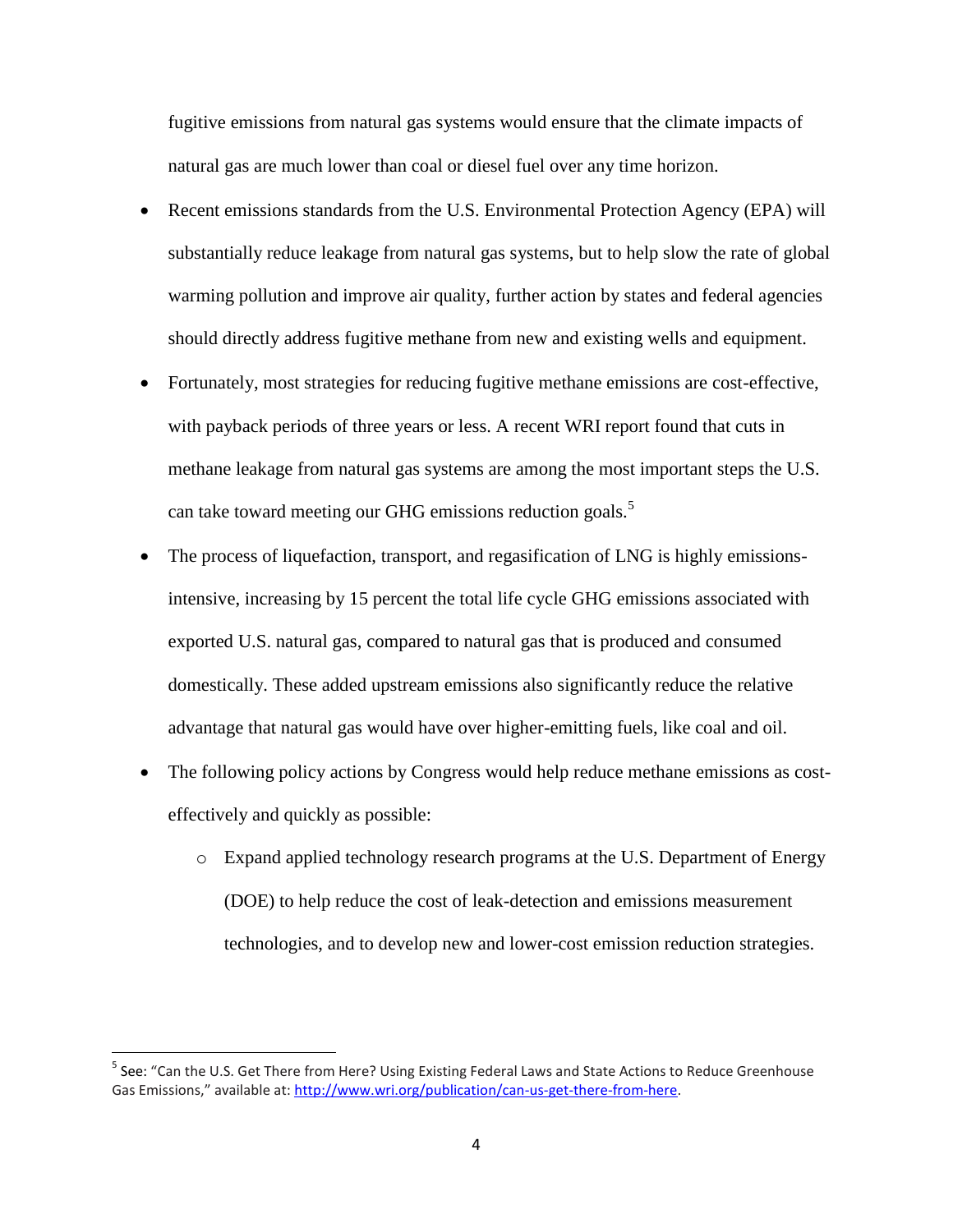- o Update emissions factors for natural gas systems using robust measurement protocols, public reporting by industry, and independent verification.
- o Authorize and appropriate funding for the organization STRONGER (State Review of Oil and Natural Gas Environmental Regulations) to help states with timely development and evaluation of their environmental regulations.
- o Support voluntary programs at EPA, including Natural Gas STAR and other programs which recognize companies that demonstrate a commitment to best practices.
- o Support EPA's efforts to provide technical and regulatory assistance to states with expanding oil and natural gas development, including through the Ozone Advance Program.
- Broader action on policies supporting clean energy and addressing climate change should also be on the table. A clean energy standard or putting a price on carbon would provide clear signals to energy markets that energy providers and users need to recognize the environmental and social costs as well as the direct economic costs of energy resources.

Finally, every day that we take no policy action on climate change, we make the policy choice to let climate change run its course. This ignores the overwhelming consensus of climate scientists who have been warning for decades that rising GHG emissions will cause the planet to warm, sea levels to rise, and weather to become more extreme. It is indisputable that these climate changes are happening today, in many cases much more quickly than expected. Action is urgently needed.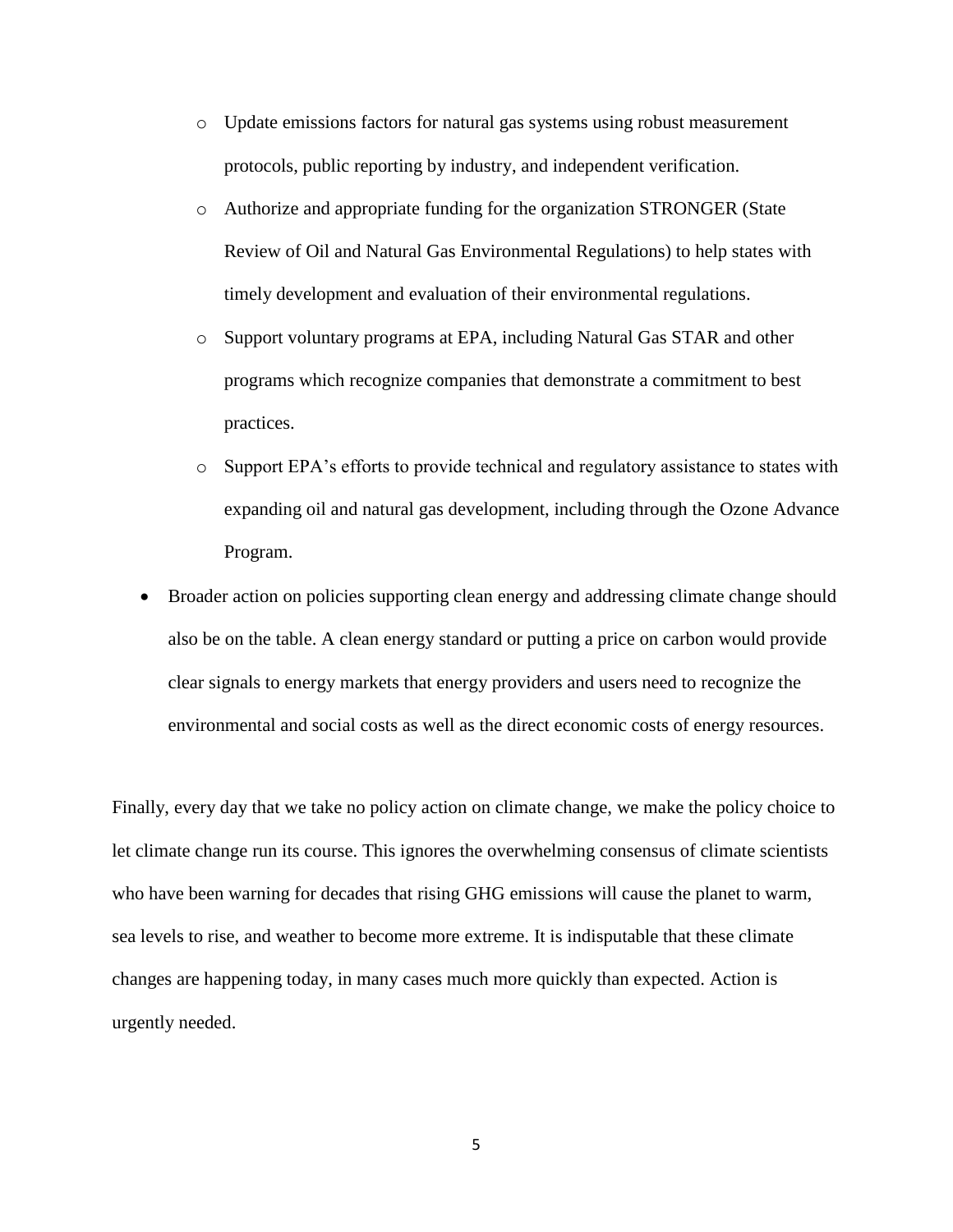#### **LNG Exports, the Public Interest, and Climate Change**

When reviewing grant applications for LNG export authorizations, DOE is required to determine if proposed exports "will not be consistent with the public interest." In making this finding, DOE is considering a range of factors, including economic, energy security, and environmental impacts.<sup>6</sup> The climate change implications of LNG exports touches on each of these factors and therefore deserves more careful consideration by Congress and DOE.

The January 2012 study by EIA included a useful but limited assessment of the climate change implications of LNG exports, while the NERA Economic Consulting report (December 2012) was more narrowly focused on macroeconomic considerations.<sup>7</sup> This testimony focuses particular attention to how LNG exports – and increased production of natural gas more broadly – could affect domestic and international GHG emissions, which is clearly a question of relevance to the public interest.

There is no doubt that our climate is already changing in ways that are increasingly risky, difficult to manage, and harmful to public health and the environment.<sup>8</sup> Recent science assessments – including by the U.S. National Academy of Sciences and the U.S. Global Change Research Program $9$  – agree that GHG emissions are very likely causing higher global temperatures, rising sea levels, and more frequent extreme weather events. National science

<sup>&</sup>lt;sup>6</sup> See: <u>http://www.fossil.energy.gov/programs/gasregulation/LNGStudy.html</u>

<sup>&</sup>lt;sup>7</sup> Both reports are available here[: http://www.fossil.energy.gov/programs/gasregulation/LNGStudy.html](http://www.fossil.energy.gov/programs/gasregulation/LNGStudy.html)

<sup>&</sup>lt;sup>8</sup> National Academies, Committee on Climate Choices, Final Report, 2011. [http://dels.nas.edu/Report/America-](http://dels.nas.edu/Report/America-Climate-Choices-2011/12781)[Climate-Choices-2011/12781](http://dels.nas.edu/Report/America-Climate-Choices-2011/12781)

<sup>&</sup>lt;sup>9</sup> <http://ncadac.globalchange.gov/download/NCAJan11-2013-publicreviewdraft-fulldraft.pdf>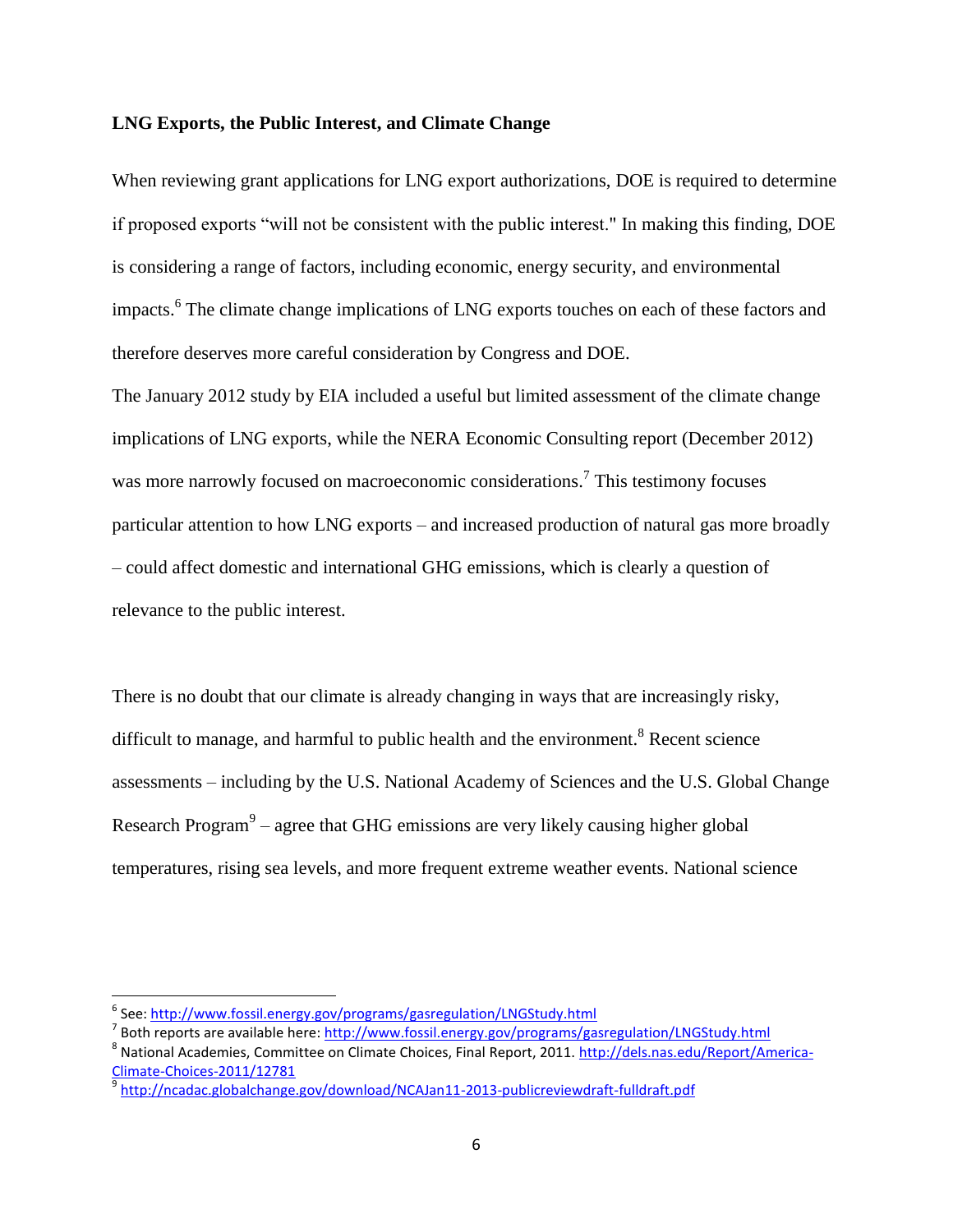academies from over a dozen countries, including the U.S., have expressly urged governments to take urgent action to curb these harmful emissions. $^{10}$ 

The current U.S. commitment to the international community is to reduce GHG emissions below 2005 levels by 17 percent in 2020 and 83 percent in  $2050$ .<sup>11</sup> While a shift in electric generation to natural gas from coal has played a significant role in recent reductions in U.S. carbon dioxide emissions, this market-driven trend in the power sector has reversed somewhat in recent months, as natural gas prices have been increasing.<sup>12</sup> Furthermore, GHG emissions from all major sources will need to be addressed for the U.S. to help achieve climate stabilization at 2° Celsius, which the international community has agreed to be an appropriate and relatively safe target. A recent report by the World Bank<sup>13</sup> found that the world is on track for at least a  $4^{\circ}$  Celsius increase in global temperatures, which would be extremely damaging to global development goals and be "marked by extreme heat-waves, declining global food stocks, loss of ecosystems and biodiversity, and life-threatening sea level rise." However, the World Bank also concluded that there is still time to enact policies that would help avoid this outcome.

 $10$  G8+5 Academies' joint statement: Climate change and the transformation of energy technologies for a low carbon future[. http://www.nationalacademies.org/includes/G8+5energy-climate09.pdf](http://www.nationalacademies.org/includes/G8+5energy-climate09.pdf)  $11$  See:

http://unfccc.int/files/meetings/cop\_15/copenhagen\_accord/application/pdf/unitedstatescphaccord\_app.1.pdf <sup>12</sup> See:<http://insights.wri.org/news/2013/03/new-data-reveals-rising-coal-use>

<sup>&</sup>lt;sup>13</sup> See: http://climatechange.worldbank.org/content/climate-change-report-warns-dramatically-warmer-worldcentury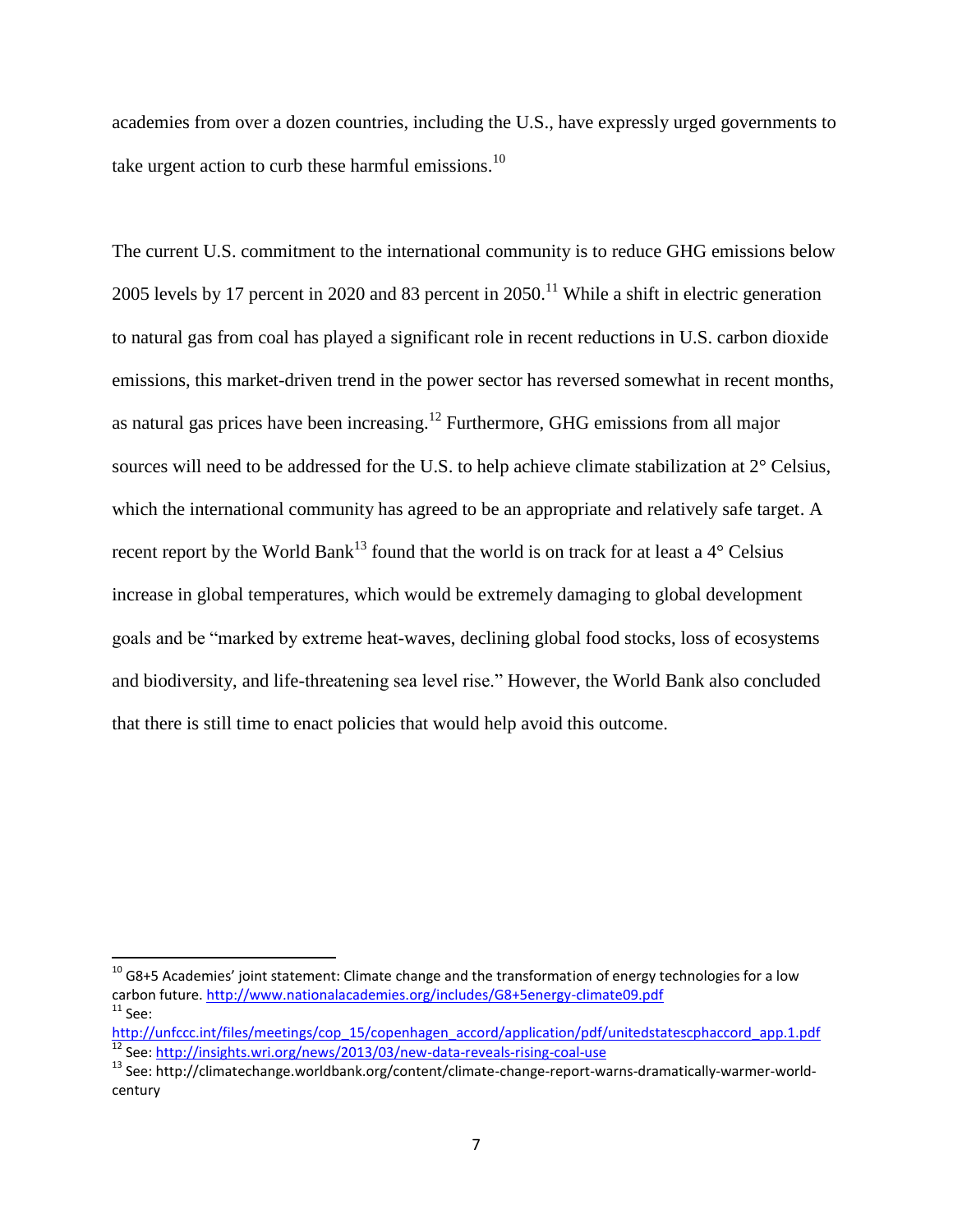#### **Concerns about the environmental impacts of shale gas development**

Natural gas production in the United States has increased rapidly in recent years, growing by 23 percent from 2007 to 2012.<sup>14</sup> This development has significantly changed projections of the future energy mix in the U.S. The shale gas phenomenon has also helped reduce energy prices, directly and indirectly supporting growth for many sectors of the U.S. economy, including manufacturing. The EIA projects that the United States will begin exporting LNG within 5 years and that the country will be a net natural gas exporter by the year 2020.<sup>15</sup>

Shale gas development has also triggered divisive debates over the near- and long-term environmental implications of developing and using these resources, including concerns about water resources, air quality, and land and community impacts.<sup>16</sup> Like all forms of energy, including conventional natural gas, there are public health and environmental risks associated with shale gas development. Chief among public concerns are drinking water contamination resulting from improper wastewater management, chemical spills, and underground methane migration into groundwater. There are also concerns regarding air emissions, and land-related impacts including habitat fragmentation and soil erosion. Other common concerns involve community impacts related to industrial development and extensive truck traffic. In 2011, the Secretary of Energy Advisory Board's Natural Gas Subcommittee warned<sup>17</sup> that "disciplined" attention must be devoted to reducing the environmental impact" of shale gas development in the

l

<sup>&</sup>lt;sup>14</sup> See: <u>http://www.eia.gov/forecasts/aeo/index.cfm</u>

 $15$  ibid

 $16$  For more detailed discussions of the broader environmental impacts of natural gas development, see: [http://www.gao.gov/products/GAO-12-732;](http://www.gao.gov/products/GAO-12-732) and [http://www.rff.org/Documents/RFF-Rpt-](http://www.rff.org/Documents/RFF-Rpt-PathwaystoDialogue_FullReport.pdf)[PathwaystoDialogue\\_FullReport.pdf](http://www.rff.org/Documents/RFF-Rpt-PathwaystoDialogue_FullReport.pdf)

<sup>17</sup> [http://www.shalegas.energy.gov/resources/111811\\_final\\_report.pdf](http://www.shalegas.energy.gov/resources/111811_final_report.pdf)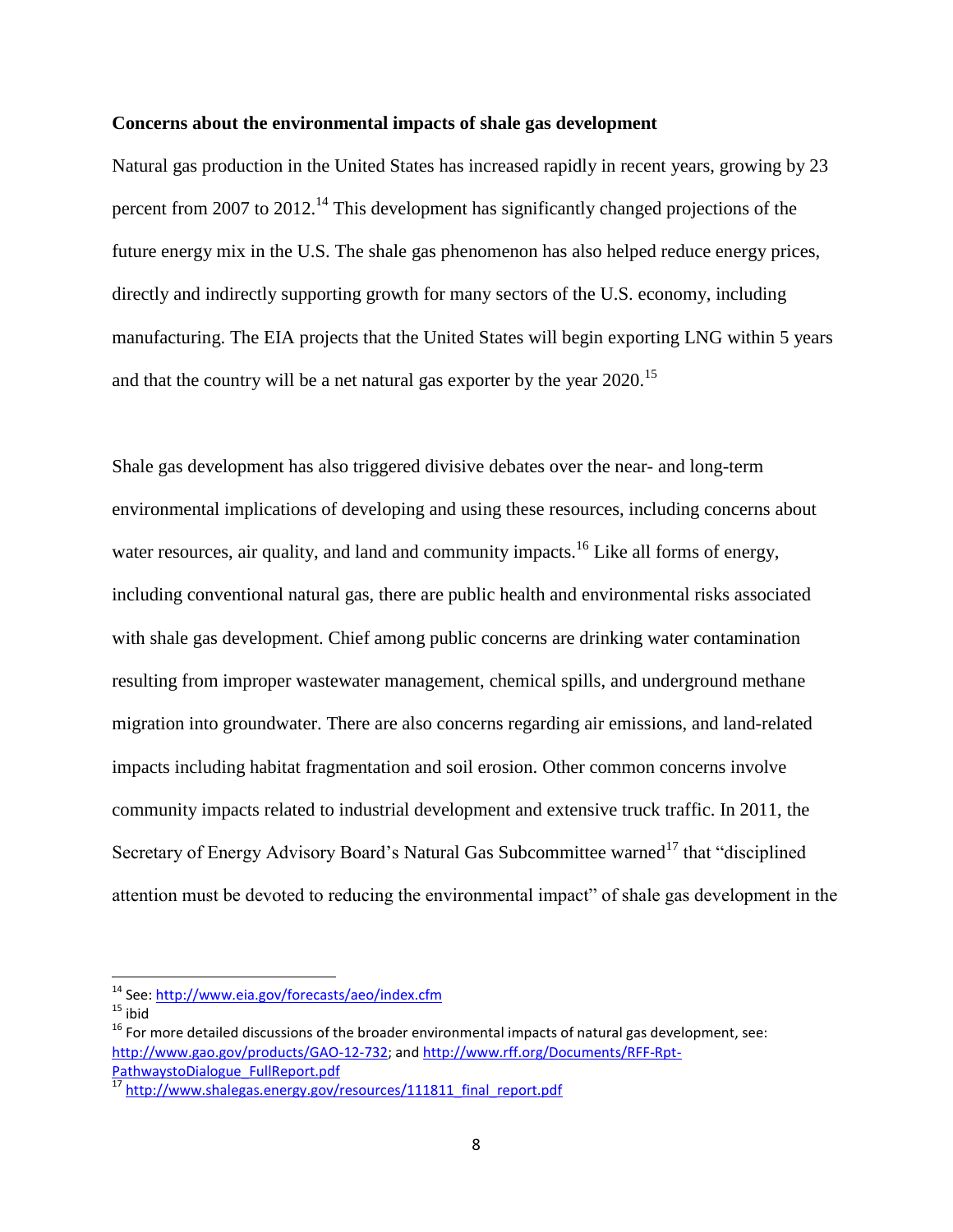face of its expected continued rapid growth, with as many as 100,000 more wells expected over the next few decades.

Of particular concern are the air emissions and climate change implications of shale gas development, including fugitive methane emissions, which reduce the net climate benefits of using lower-carbon natural gas as a substitute for coal and oil for electricity generation and transportation, respectively. Other air emissions from the natural gas sector include  $CO<sub>2</sub>$ , volatile organic compounds (VOCs, which are chemicals that contribute to ground-level ozone and smog), and hazardous air pollutants (HAPs). In 2012, EPA finalized air pollution standards for VOCs and HAPs from the oil and natural gas sector. These rules will improve air quality and have the co-benefit of reducing methane emissions. As discussed below (see p. 18, "Progress is Being Made but There is More Work to Be Done"), these standards should be complemented by additional actions to further reduce methane emissions, which will help slow the rate of global temperature rise in the coming decades.

From the standpoint of  $CO_2$  emissions, shale gas development and lower natural gas prices have contributed to recent emissions reductions in the U.S. However, GHG emissions are projected to rise, and market forces and voluntary actions alone will not enable an effective response to climate change. Thus broad policy action will be needed. For example, analysis by the International Energy Agency  $(IEA)^{18}$  found that a significant global increase in use of natural gas over the coming decades could have some net climate benefits compared to scenarios in which oil and coal play more prominent roles. However, the IEA's "Golden Rules Case" scenario

 $18$  International Energy Agency, "Golden Rules for a Golden Age of Gas." Available at: http://www.worldenergyoutlook.org/media/weowebsite/2012/goldenrules/weo2012\_goldenrulesreport.pdf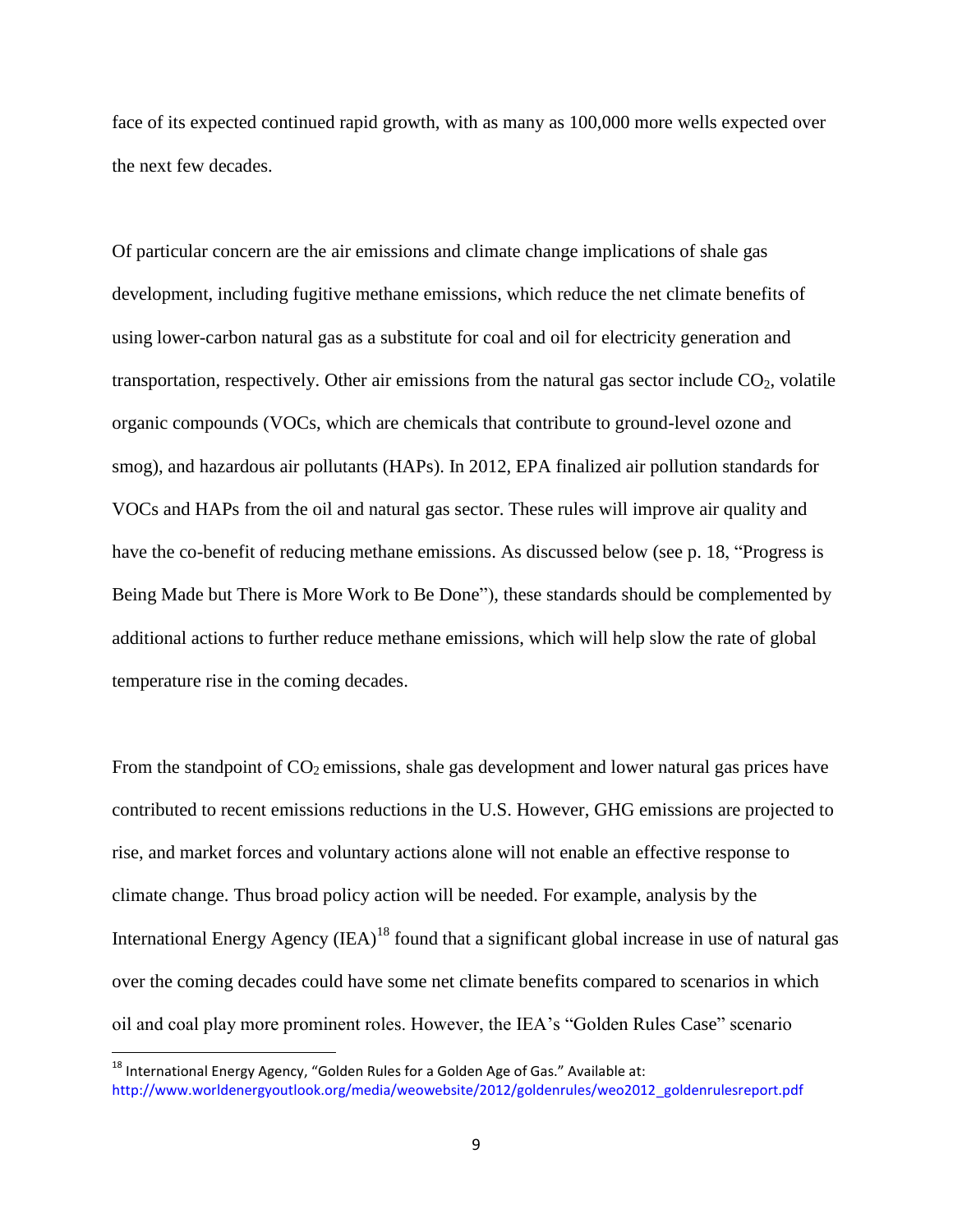would result in  $CO<sub>2</sub>$  concentrations in the atmosphere of 650 parts per million (ppm) and a global temperature rise of 3.5° Celsius, almost twice the internationally accepted 2° Celsius target. Economic modeling conducted by researchers at  $MIT^{19}$  and Resources for the Future<sup>20</sup> have also found that while greater use of natural gas may offer some climate benefits, climate and energy policies will be needed to reduce  $CO<sub>2</sub>$  emissions by anywhere near our 83 percent target by midcentury. While natural gas will likely play an essential bridging role in this transition, this will require both reducing the upstream GHGs produced during the extraction process, and  $\overline{\phantom{a}}$  if gasfired power plants are to be a part of a longer-term energy future — using carbon capture and storage (CCS) technology.

## **Why Focus on Methane Emissions?**

Though methane accounted for only 10 percent of the U.S. greenhouse gas emissions inventory in 2010 (Figure 1),<sup>21</sup> it represents one of the most important opportunities for reducing GHG emissions in the U.S. $^{22}$  In addition to the scale and cost-effectiveness of the reduction opportunities, climate research scientists have concluded that cutting methane emissions in the near term could slow the rate of global temperature rise over the next several decades.<sup>23</sup>

<sup>19</sup> See: <http://globalchange.mit.edu/research/publications/2229>

<sup>20</sup> See: http://www.rff.org/RFF/Documents/RFF-IB-09-11.pdf

<sup>&</sup>lt;sup>21</sup> Note: all GHG inventory numbers referred to in this testimony were adjusted to reflect a more current global warming potential (GWP) for methane of 25 (IPCC 2007). This is necessary because when EPA converts methane to carbon dioxide equivalents they use an out-of-date GWP for methane of 21 (IPCC 1995), for the sake of consistency with UNFCCC reporting guidelines.

<sup>&</sup>lt;sup>22</sup> See: "Can the U.S. Get There from Here? Using Existing Federal Laws and State Actions to Reduce Greenhouse Gas Emissions," available at: [http://www.wri.org/publication/can-us-get-there-from-here.](http://www.wri.org/publication/can-us-get-there-from-here)

<sup>&</sup>lt;sup>23</sup> National Research Council, 2011. "Climate Stabilization Targets: Emissions, Concentrations, and Impacts over Decades to Millennia," ISBN: 0-309-15177-5, 298 pages.<http://www.nap.edu/catalog/12877.html>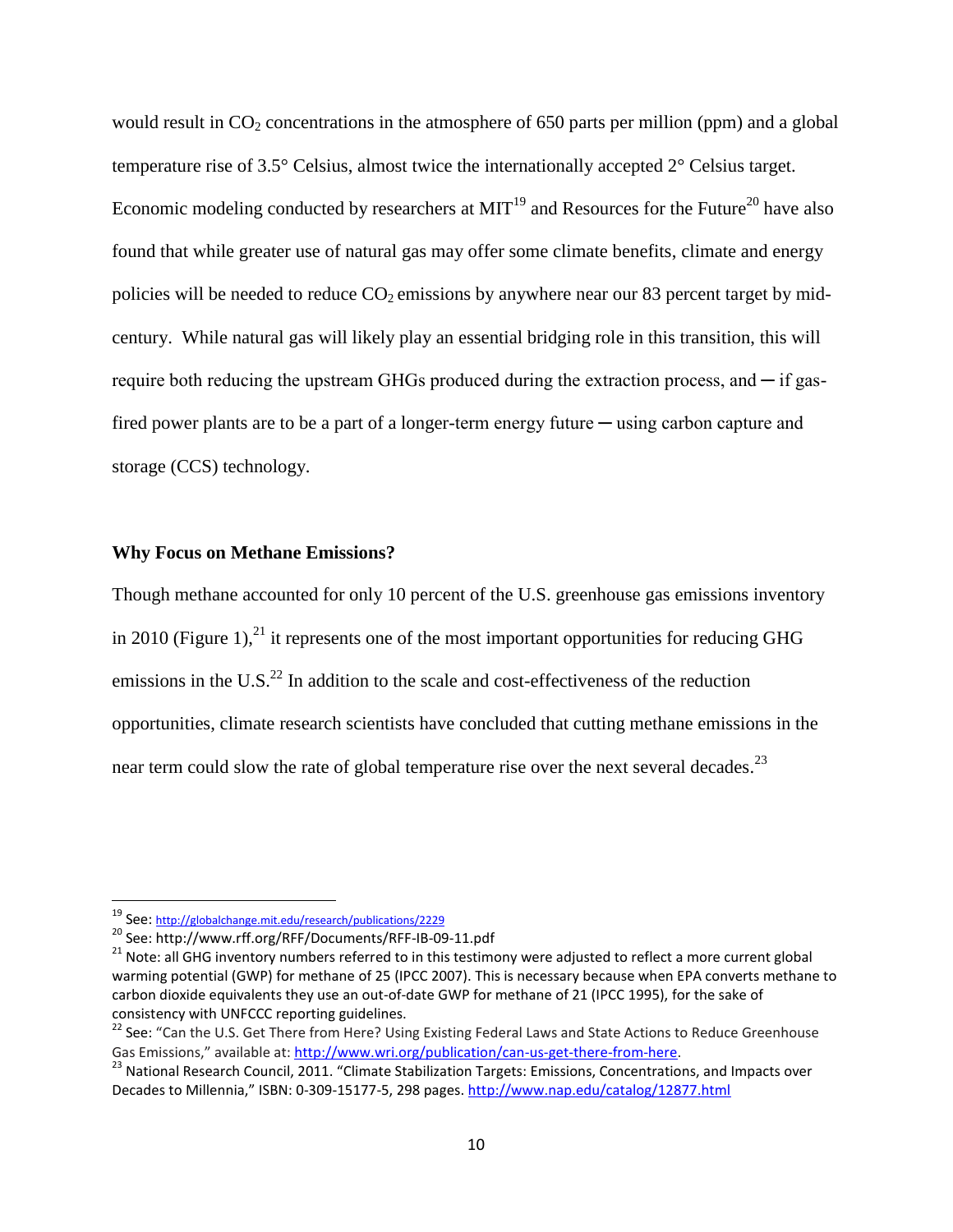Rising methane concentrations in the atmosphere have a potent, near-term warming effect because this greenhouse gas has a relatively high global warming potential and short atmospheric lifetime (IPCC 2007). Global warming potential (GWP) is a measure of the total energy that a gas absorbs over a particular period of time (usually 100 years), compared to carbon dioxide. Key factors affecting the GWP of any given gas include its average atmospheric lifetime and the ability of that molecule to trap heat. By mass, the same amount of methane emissions is 25 times more potent than carbon dioxide emissions over a 100-year time horizon (IPCC 2007). In the 20 year time frame, studies estimate that methane's GWP is at least 72 times greater than that of carbon dioxide.

Scientists at the National Research Council of the U.S. National Academy of Sciences have concluded that global  $CO<sub>2</sub>$  emissions need to be reduced in the coming decades by at least 80 percent to stabilize atmospheric  $CO<sub>2</sub>$  concentrations and thereby avoid the worst impacts of global climate change.<sup>24</sup> However, given the slow pace of progress in the U.S. in this regard, it is valuable and important for policymakers to consider cost-effective mitigation strategies – such as cutting methane emissions – that would have a disproportionate short-term impact.

## **How Emissions-Intensive is U.S. Natural Gas?**

EPA estimates that total emissions from the development, transmission, and use of natural gas in the U.S. made up roughly a quarter of the total U.S. GHG inventory in 2011.<sup>25</sup> While natural gas emits about half as much carbon dioxide as coal at the point of combustion, the picture is more

 $\overline{\phantom{a}}$  $24$  Ibid.

<sup>&</sup>lt;sup>25</sup> Inventory of U.S. Greenhouse Gas Emissions and Sinks: 1990-2011 (April 2013). <http://www.epa.gov/climatechange/ghgemissions/usinventoryreport.html>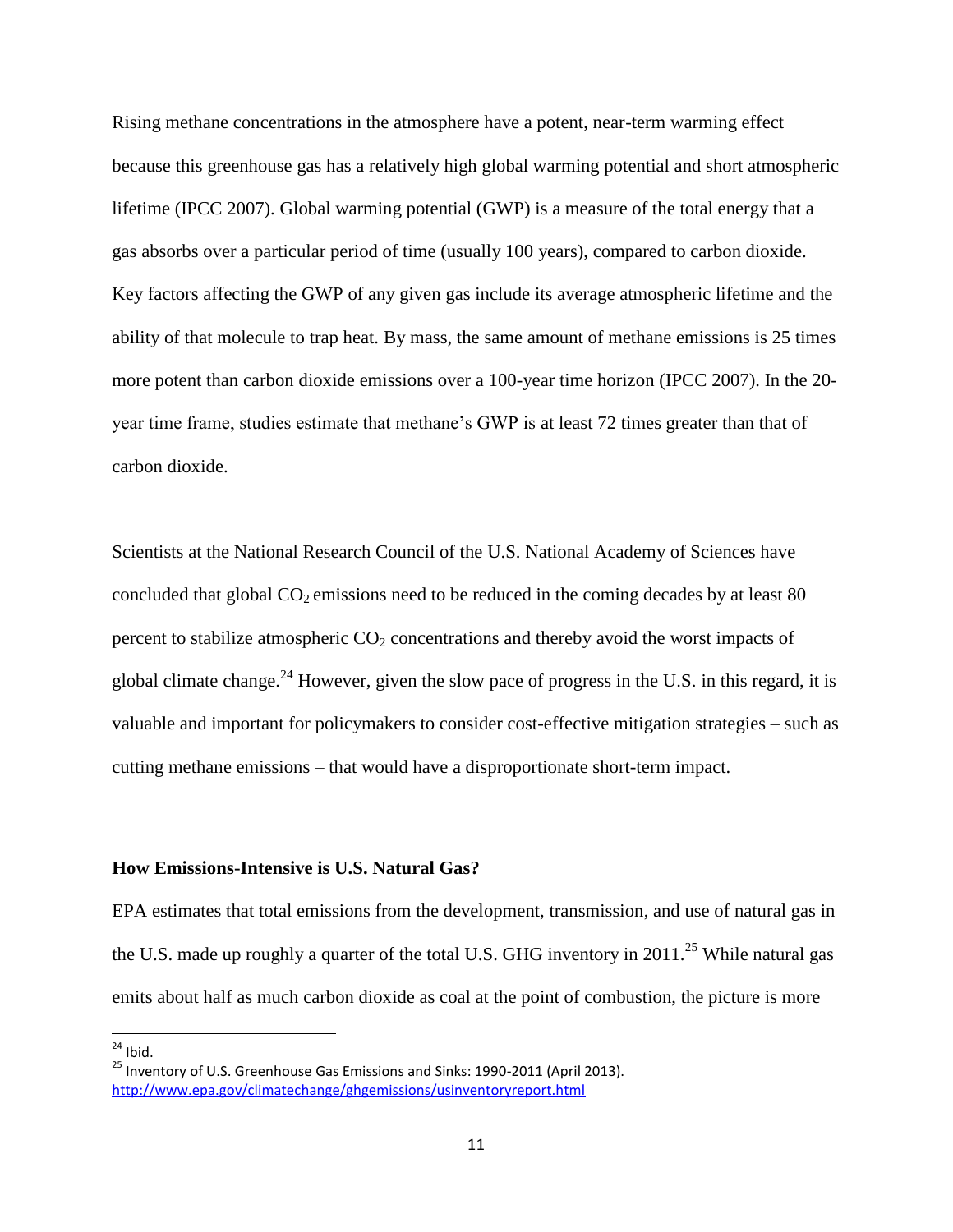complicated from a life cycle perspective. Three percent of the U.S. inventory is the result of fugitive methane emissions from natural gas systems<sup>26</sup> – i.e., natural gas lost to the atmosphere through venting and systemic leaks, prior to the point of combustion. To put this in perspective, in 2011, these methane leaks resulted in more GHG emissions<sup>27</sup> than all of the direct and indirect GHG emissions from U.S. iron and steel, cement, and aluminum manufacturing combined.<sup>28</sup>

EPA's 2013 GHG inventory implies a methane leakage rate of less than 2 percent of total natural gas production. Meanwhile, recent research<sup>29</sup> has shown that at less than a 3 percent leakage rate, natural gas produces fewer GHG emissions than coal over any time horizon. Additionally, reducing the methane leakage rate to below 1 percent would ensure that heavy-duty vehicles fueled by natural gas, like buses and long-haul trucks, would provide an immediate climate benefit over similar vehicles fueled by diesel. Thus, reducing total methane leakage to less than 1 percent of natural gas production is a sensible performance standard for the sector; an achievable benchmark that has not yet been reached.

Accurate estimates of the total leakage rate from the natural gas sector require reliable data for a broad range of industry activities and emissions factors associated with those activities. While EPA has recently updated industry activity data, most of the emissions factors rely on assumed emissions factors – as opposed to direct measurements, which are generally rare and often

<sup>&</sup>lt;sup>26</sup> The GHG inventory estimates 6.9 million metric tons of fugitive methane from natural gas systems in 2011.

<sup>&</sup>lt;sup>27</sup> This estimate is based on an assumed global warming potential for methane of 25, which is the convention when considering the climate implications of methane compared to carbon dioxide, integrated over a 100-year time frame (IPCC, 2007). <sup>28</sup> See:

[http://www.energetics.com/resourcecenter/products/roadmaps/Pages/USManufacturingEnergyUseandGreenhou](http://www.energetics.com/resourcecenter/products/roadmaps/Pages/USManufacturingEnergyUseandGreenhouseGasEmissionsAnalysis.aspx) [seGasEmissionsAnalysis.aspx](http://www.energetics.com/resourcecenter/products/roadmaps/Pages/USManufacturingEnergyUseandGreenhouseGasEmissionsAnalysis.aspx)

<sup>&</sup>lt;sup>29</sup> See: http:// [www.pnas.org/content/109/17/6435](http://www.pnas.org/content/109/17/6435)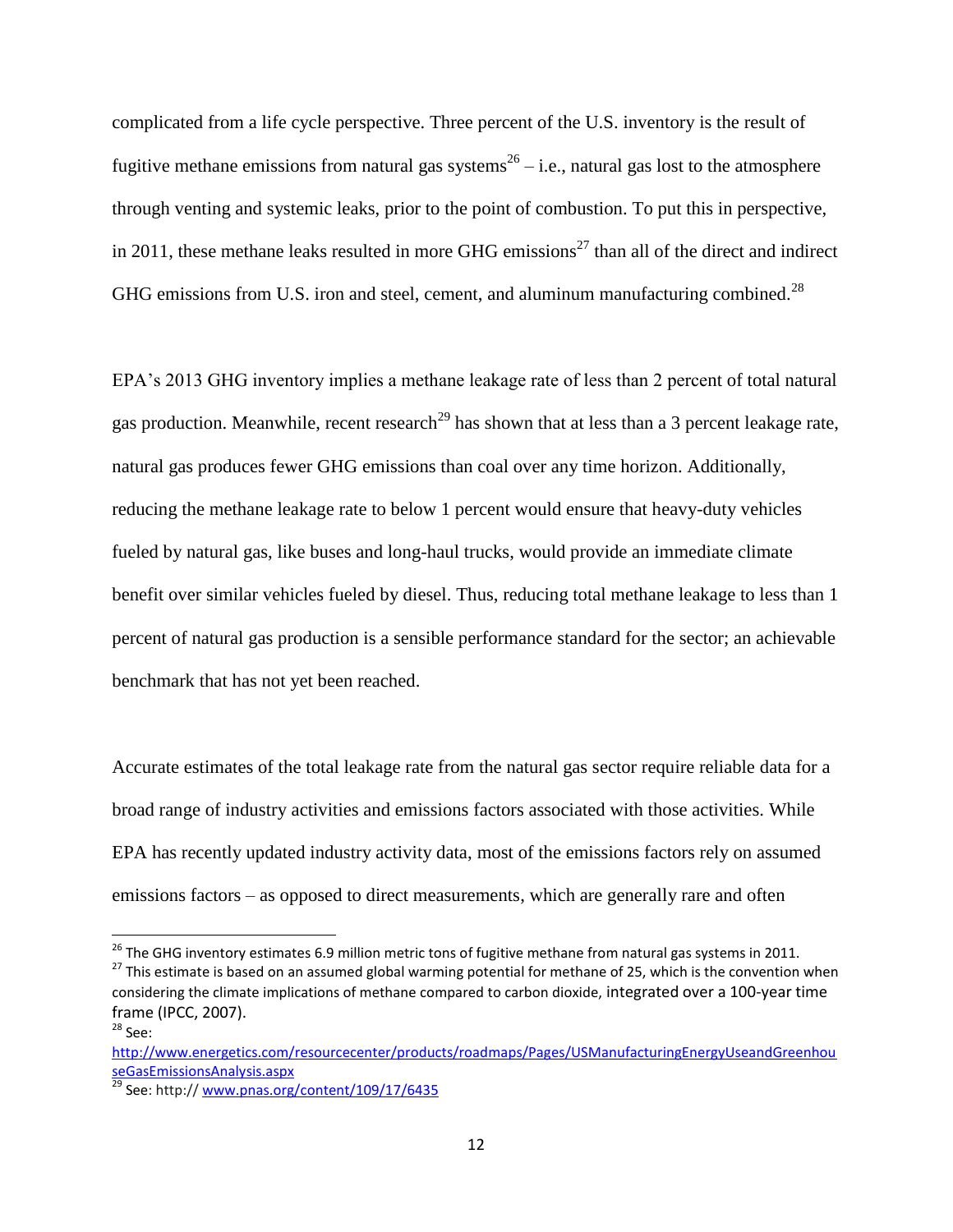outdated. Some recently published research suggests that emissions levels may be higher than EPA estimates; this, coupled with high ground-level ozone levels in Colorado and Texas and rural parts of Utah and Wyoming (i.e., smog that is attributed to shale gas production activities), suggests that the emissions problem may be worse than we think, and certainly subject to regional variations. $30$ 

With hundreds of thousands of wells and thousands of natural gas producers operating in the U.S., the data quality issue will likely remain an active debate, even as forthcoming data from EPA and other sources in the coming months aims to clarify these questions.<sup>31</sup> In its November 2011 final report, the Secretary of Energy Advisory Board recommended that natural gas companies measure and disclose air emissions from shale wells.<sup>32</sup> Indeed, what remains lacking is a valid system for direct measurement and independent verification of emissions data reported by this sector.<sup>33</sup>

Nevertheless, while uncertainties remain regarding exact methane leakage rates, the weight of evidence suggests that significant leakage occurs during every life cycle stage of U.S. natural gas systems and much more can be done to reduce these emissions cost-effectively. A recent expert

l

<sup>&</sup>lt;sup>30</sup> Recent research based on field measurements of ambient air near natural gas well-fields in Colorado and Utah suggest that more than 4 percent of well production may be leaking into the atmosphere at some production-stage operations. For more discussion of questions regarding the quality and availability of methane emissions data, see Appendix 3 of "Clearing the Air," here: [http://www.wri.org/publication/clearing-the-air.](http://www.wri.org/publication/clearing-the-air)

<sup>&</sup>lt;sup>31</sup> For example, independent researchers at the University of Texas at Austin are teaming up with the Environmental Defense Fund and several industry partners to directly measure methane emissions from several key sources. When results are published in 2013 and 2014, these data will provide valuable points of reference to help inform this important discussion.

<sup>&</sup>lt;sup>32</sup> See:<http://www.shalegas.energy.gov/>

<sup>&</sup>lt;sup>33</sup> Such systems and protocols have been developed for tracking emissions from other sources. For example, see: <http://www.epa.gov/etv/vt-ams.html>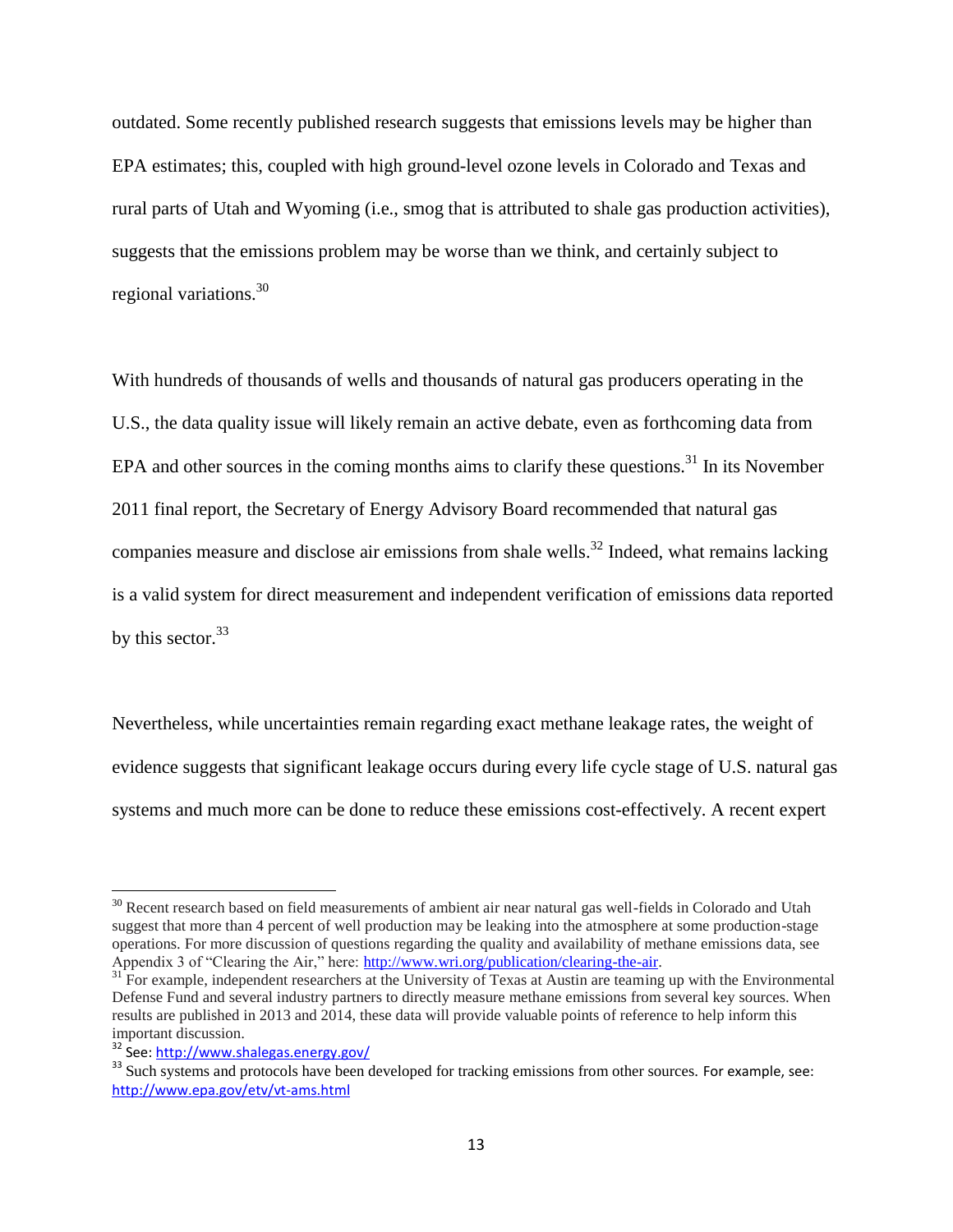survey by Resources for the Future<sup>34</sup> identified methane emissions as a "consensus environmental risk" that should be addressed through government and industry actions.

#### **How Will LNG Exports Affect Greenhouse Gas Emissions?**

To the extent that it is displacing higher-carbon fuels such as coal and oil, natural gas has the potential to help reduce total greenhouse gas emissions. This is particularly true as long as upstream emissions associated with natural gas are minimized and ideally methane leakage is kept below 1 percent of total production, as discussed above.

That said, the potential for LNG exports raises three primary concerns from a climate perspective.

1) The first area of concern involves upstream GHG emissions associated with increased onshore natural gas production. EIA projects that LNG exports would result in increased domestic production of natural gas, with roughly three quarters of this from shale sources. As shown in Figure 1, there are significant upstream GHG emissions (both  $CO<sub>2</sub>$ ) and methane) associated with shale gas production in the U.S. Given continued uncertainty around the actual level of methane emissions over the lifetime of both conventional and unconventional gas wells,<sup>35</sup> this projected market response could result in substantially higher levels of GHG emissions from throughout U.S. natural gas systems. The good news is that there are many ways to cost-effectively reduce upstream methane emissions; we encourage government and industry to do more to realize this

<sup>&</sup>lt;sup>34</sup> See: [http://www.rff.org/Documents/RFF-Rpt-PathwaystoDialogue\\_FullReport.pdf](http://www.rff.org/Documents/RFF-Rpt-PathwaystoDialogue_FullReport.pdf)

<sup>&</sup>lt;sup>35</sup> Most studies estimate that upstream GHG emissions from conventional and unconventional gas sources are roughly comparable, within the margin of error.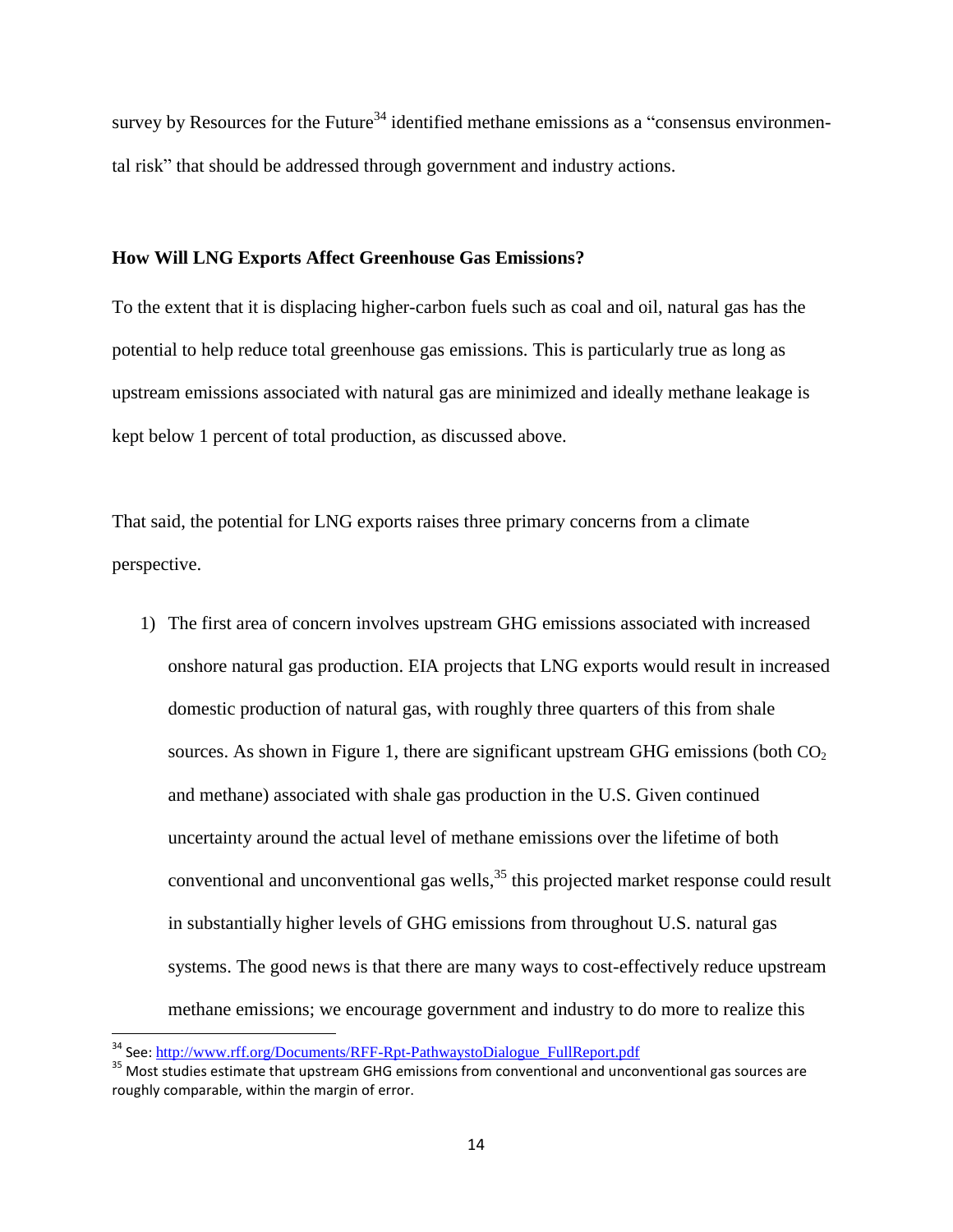opportunity (see p. 20 below, "Further Potential to Reduce Fugitive Methane Emissions").



**Figure 1: Estimated Life Cycle Greenhouse Gas Emissions from U.S. Shale Gas, LNG Exports, and Coal**

Sources: Bradbury et al. 2013; Weber and Clavin, 2012; NETL, 2012; Burnham et al. 2011

2) The second area of concern is with respect to the liquefaction, transport, and regasification of LNG exports. According to a 2012 Natural Gas Technology Assessment by the National Energy Technology Lab (NETL),<sup>36</sup> these energy- and emissions-intensive processes would add roughly 15 percent<sup>37</sup> to total life cycle GHG emissions associated with U.S. onshore natural gas production (see Figure 1, above, "LNG upstream"). These added upstream emissions significantly reduce the relative advantage that natural gas

<sup>&</sup>lt;sup>36</sup> NETL (National Energy Technology Laboratory). 2012. Role of Alternative Energy Sources: Natural Gas Technology Assessment. National Energy Technology Laboratory, U.S. Department of Energy. Available at: <http://www.netl.doe.gov/energy-analyses/refshelf/PubDetails.aspx?Action=View&PubId=435>

**EXPRIMENT CONTROLLER CONTROLLER CONTROLLER CONTROLLER CONTROLLER CONTROLLER CONTROLLER CONTROLLER CONTROLLER CO**<br><sup>37</sup> Based on data provided in Appendix B of the NETL (2012) report, we calculate 11.5 grams of CO<sub>2</sub> equiva megajoule (g CO2e/MJ) of natural gas exported, which we added to estimated life cycle emissions associated with shale gas production, after the recent EPA rule takes effect (8.25 g CO2e/MJ), and typical estimate of final combustion of natural gas (56 g CO2e/MJ).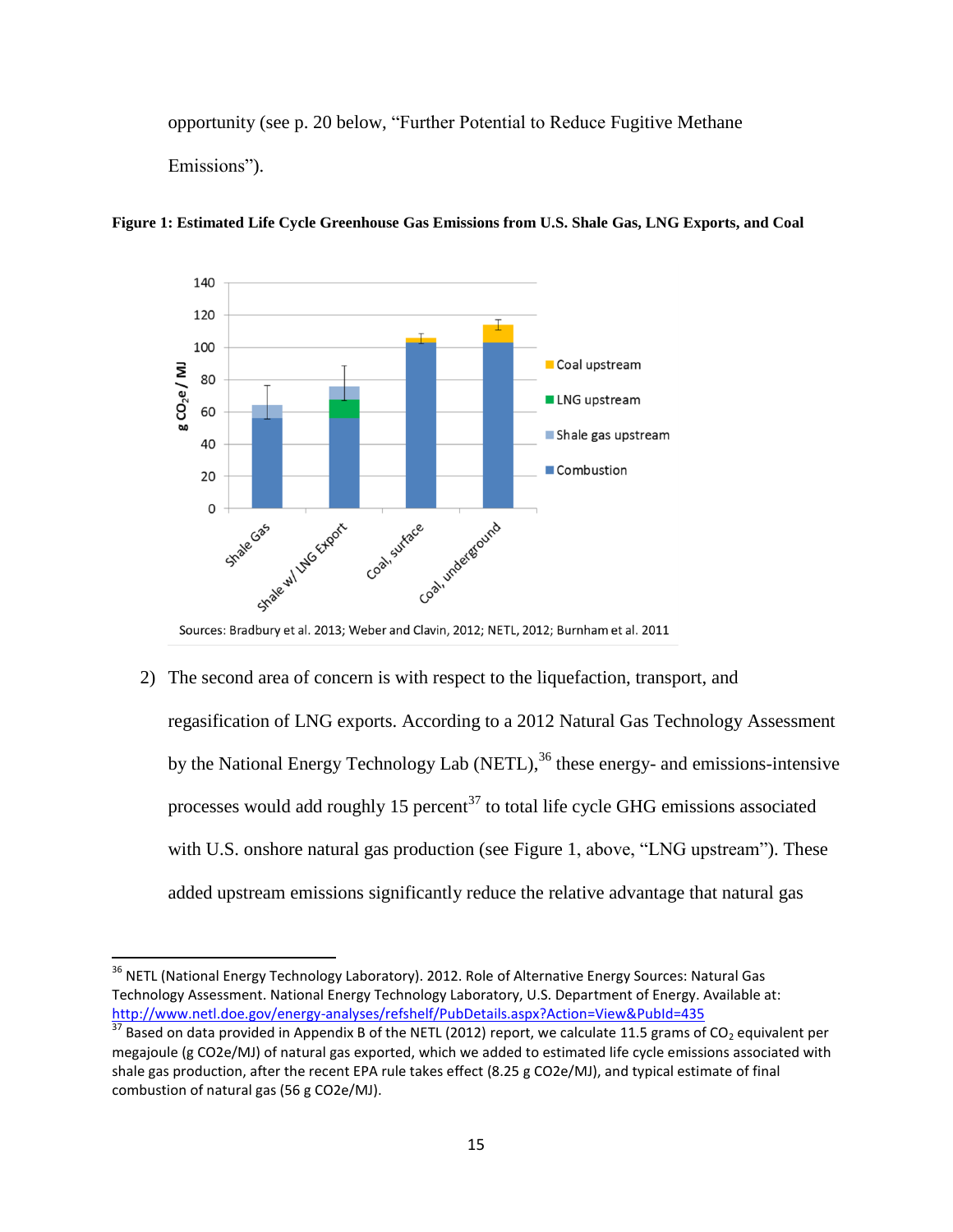would have over higher-emitting fuels like coal.<sup>38</sup> The chart below illustrates the relative contributions of each process to total GHGs associated with LNG exports; liquefaction is the most emissions-intensive process, followed by regasification and transport. It is also worth noting that natural gas liquefaction emissions would occur at domestic LNG terminals, adding to total U.S. GHG emissions.





3) The third area of concern is the indirect domestic and international energy market implications of U.S. LNG exports. EIA's 2012 report to DOE found that LNG exports would raise domestic prices for natural gas, making natural gas relatively less competitive compared to other energy sources in the U.S., resulting in greater use of coal

<sup>&</sup>lt;sup>38</sup> Note that the data presented in Figure 1 show life cycle emissions estimates for the domestic production of natural gas and coal, with upstream LNG numbers assuming LNG exported from Trinidad and Tobago and imported in Louisiana. Ideally, this figure would offer a direct comparison between life cycle emissions from domestic shale gas production and export versus coal or fuel oil in the country of import. However, such data are not readily available at this time.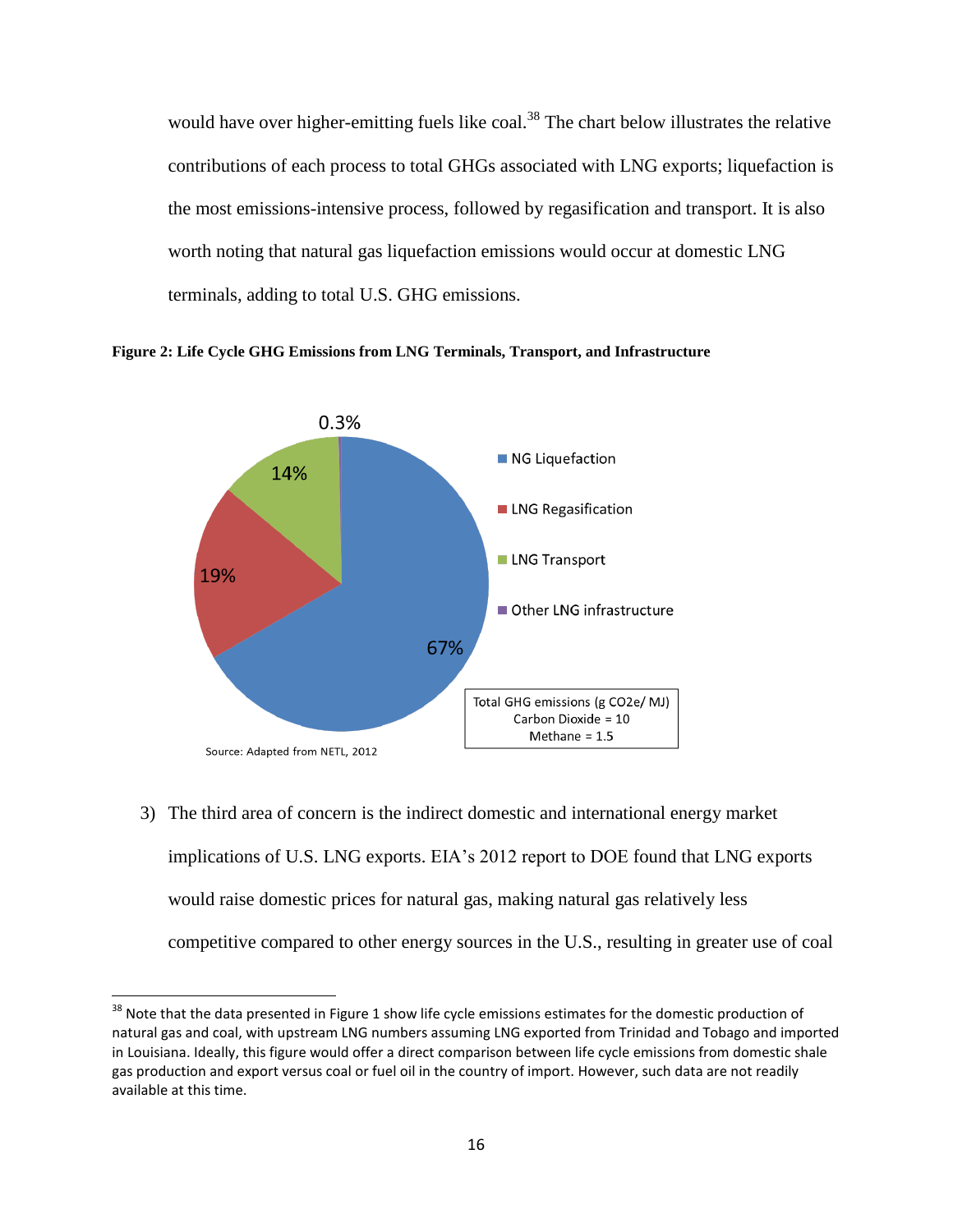and higher levels of GHG emissions under all LNG export scenarios.<sup>39</sup> The global GHG implications of LNG exports from the U.S. is harder to assess, but the basic picture is that more gas would be sold into international markets, which would help reduce carbon dioxide emissions as long as it displaced higher-carbon fuel sources. Given the extensive scale of planned coal-fired power plants around the world $40$  and accounting for the prevalence of energy-efficient technologies available for natural gas combustion,<sup>41</sup> this is a reasonable assumption. On the other hand, a greater abundance of lower-priced natural gas in global energy markets (supported by U.S. LNG exports) is also expected to increase total energy use and displace some lower-carbon renewable and nuclear energy sources, which will increase GHG emissions in markets where lower-carbon technologies have become relatively cost-effective. Taking all of these factors into consideration, IEA projections<sup>42, 43</sup> find that greater supplies of natural gas would lead to net annual reductions in global  $CO_2$  emissions of 0.5 percent by 2035.<sup>44</sup> The report concludes that "while a greater role for natural gas in the global energy mix does bring environmental benefits where it substitutes for other fossil fuels, natural gas cannot on its own provide the answer to the challenge of climate change."

l

 $^{39}$  The EIA estimates increases in U.S. CO<sub>2</sub> emissions between 9 and 75 MMt per year, from 2015 to 2035.

<sup>40</sup> See: http://www.wri.org/publication/global-coal-risk-assessment

<sup>41</sup> See: http://www.c2es.org/technology/factsheet/natural-gas

<sup>42</sup> See:<http://www.worldenergyoutlook.org/goldenageofgas/>

<sup>&</sup>lt;sup>43</sup> See: [http://www.worldenergyoutlook.org/media/weowebsite/2011/WEO2011\\_GoldenAgeofGasReport.pdf](http://www.worldenergyoutlook.org/media/weowebsite/2011/WEO2011_GoldenAgeofGasReport.pdf)

<sup>&</sup>lt;sup>44</sup> In their 2011 special report on natural gas, the IEA estimated that the GAS Scenario would lead to 35.3 gigatonnes (Gt) energy-related CO<sub>2</sub> emissions in 2035, with annual reduction of 160 million metric tons (MMt), in that year (compared to their "New Policies Scenario"). In their 2012 special report, the IEA reached a similar conclusion, estimating 184 MMt of annual reductions in global energy-related CO<sub>2</sub> emissions in 2035 with their "Golden Rules Case" (compared to a baseline), with global emissions rising to 36.8 gigatonnes (Gt) in the same year.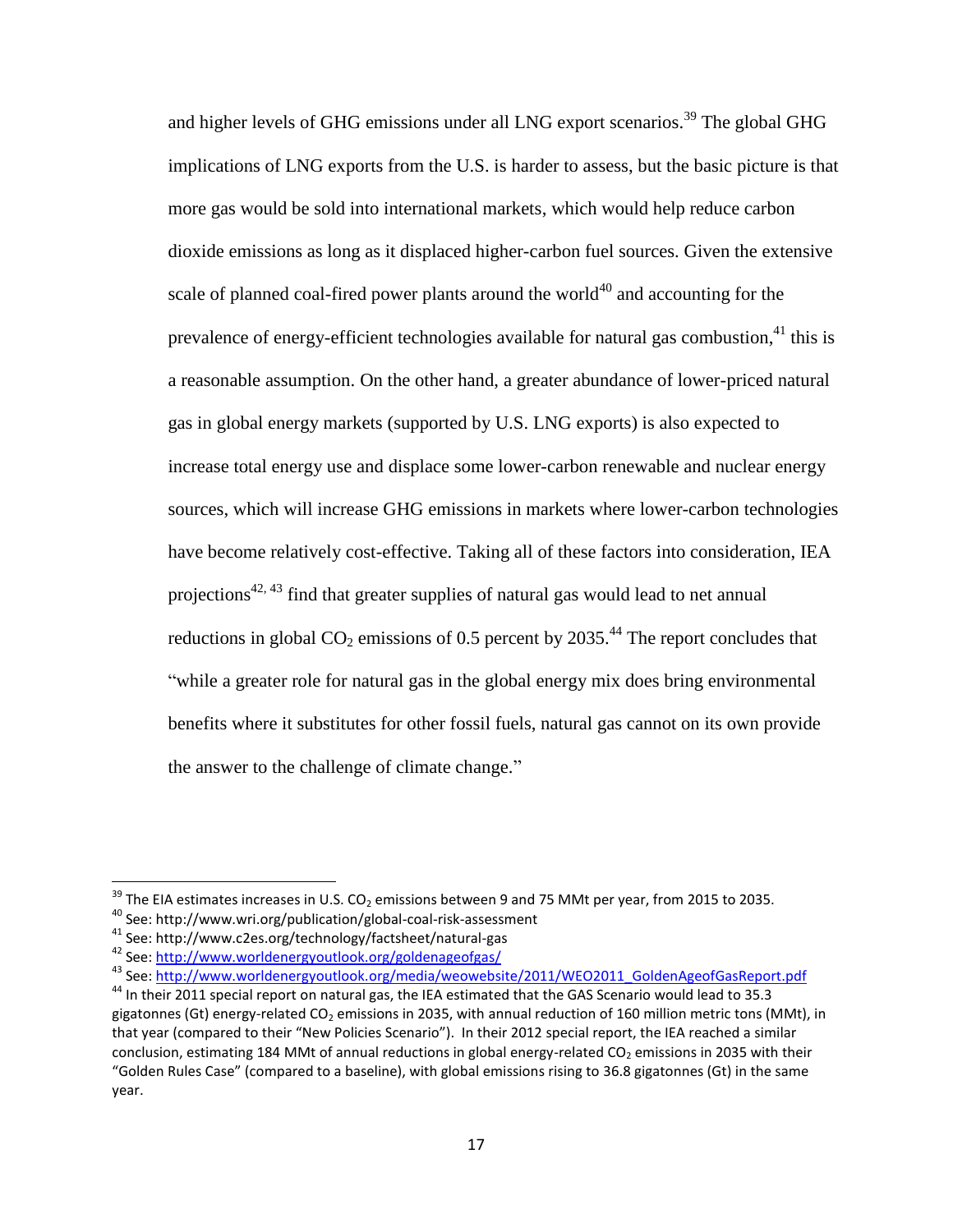In summary, available evidence suggests that LNG exports from the U.S. would marginally reduce global  $CO<sub>2</sub>$  emissions, although the scale of these estimated GHG emissions savings is an order of magnitude lower than the total projected levels of global methane emissions from natural gas and oil systems.<sup>45</sup> Meanwhile, it appears very likely that LNG exports from U.S. terminals would result in increased domestic GHG emissions from both upstream and downstream sources.

These expected outcomes should raise the bar for policymakers and industry to more actively work to achieve continuous improvement in GHG emissions from all life cycle stages of natural gas development and use. Our research shows that reducing fugitive methane can be highly costeffective – beneficial to customers and companies alike – and it is necessary if natural gas and LNG exports are to be part of the solution to our climate change problem, both in the U.S. and internationally.

## **Progress is Being Made but There is More Work to Be Done**

 $\overline{\phantom{a}}$ 

Now for the good news. Increased attention to the air emissions issue has resulted in significant recent progress toward reducing air pollution from natural gas systems.

In April 2012 EPA finalized regulations for New Source Performance Standards (NSPS) and National Emissions Standards for Hazardous Air Pollutants (NESHAP) that primarily target

<sup>&</sup>lt;sup>45</sup> By way of comparison, the EPA estimates that global annual fugitive methane emissions from natural gas and oil systems in 2030 will exceed 2,500 MMT carbon dioxide equivalent (CO<sub>2</sub>e), assuming a GWP of 25, over a 100 year time frame (see: [http://www.epa.gov/climatechange/EPAactivities/economics/nonco2projections.html\)](http://www.epa.gov/climatechange/EPAactivities/economics/nonco2projections.html). The U.S. GHG inventory estimates that fugitive methane emissions from U.S. natural gas systems in 2011 were just over 170 MMT CO2e.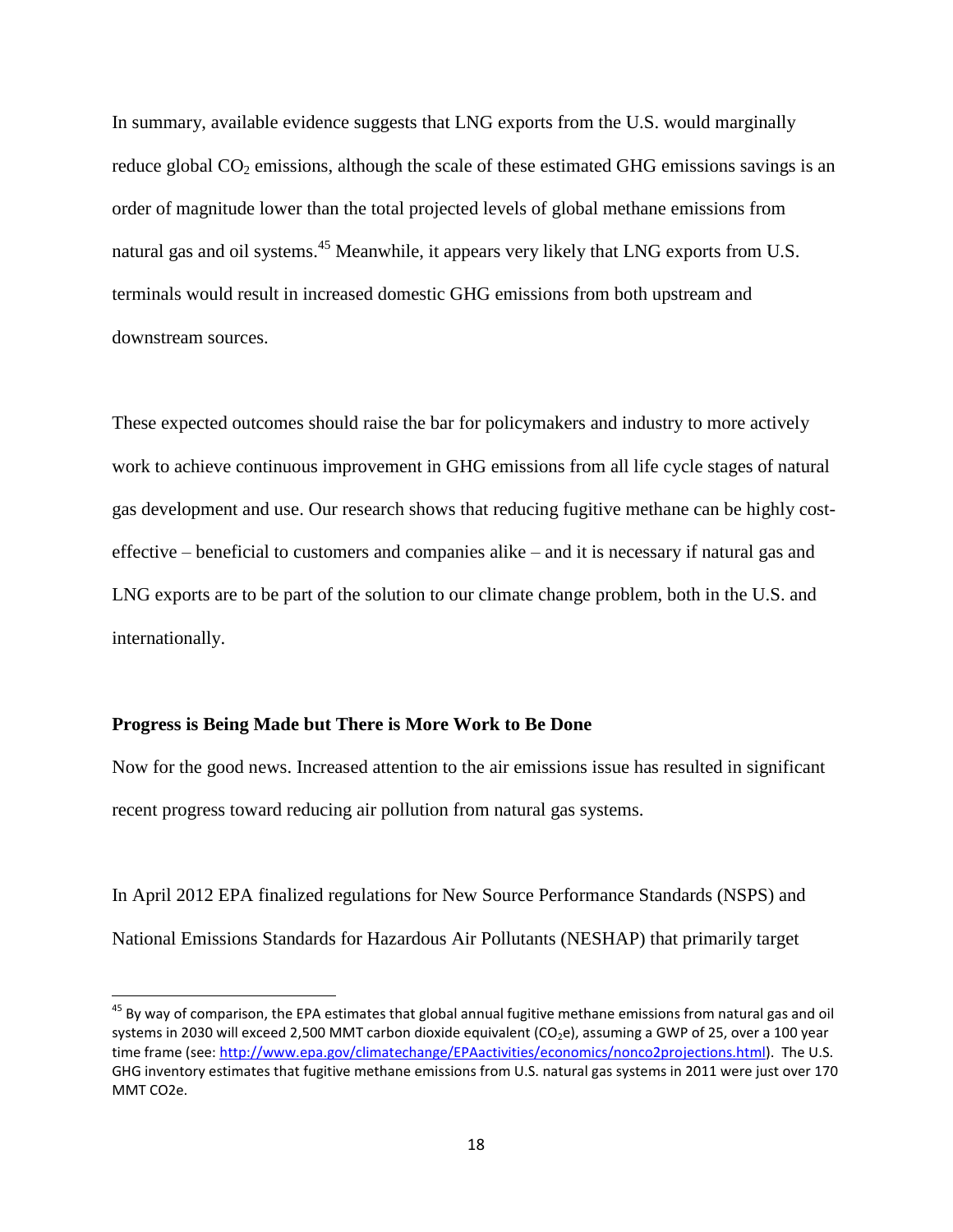VOCs and air toxics emissions but will have the co-benefit of reducing methane emissions. The new EPA rules require "green completions," which reduce emissions during the flow-back stage of all hydraulic fracturing operations at new and re-stimulated natural gas wells. The rules will also reduce leakage rates for compressors, controllers, and storage tanks.

EPA should be applauded for establishing these public health protections. Minimum federal standards for environmental performance are a necessary and appropriate framework for addressing cross-boundary pollution issues like air emissions. Federal Clean Air Act regulations are generally developed in close consultation with industry and state regulators and are often implemented by states. This framework allows adequate flexibility to enable state policy leadership and continuous improvement in environmental protection over time.

In our recent working paper, WRI estimated that these new rules will reduce methane emissions enough to cut all upstream GHG emissions from natural gas systems (including shale gas) by 13 percent in 2015 and 25 percent by 2035. As can be seen in Figure 3 below, the NSPS/NESHAP rules will make a big difference by helping to avoid a rise in upstream GHG emissions that would otherwise be likely given the projected growth in domestic natural gas production. The figure also shows that upstream carbon dioxide and methane emissions will remain a significant problem without further action.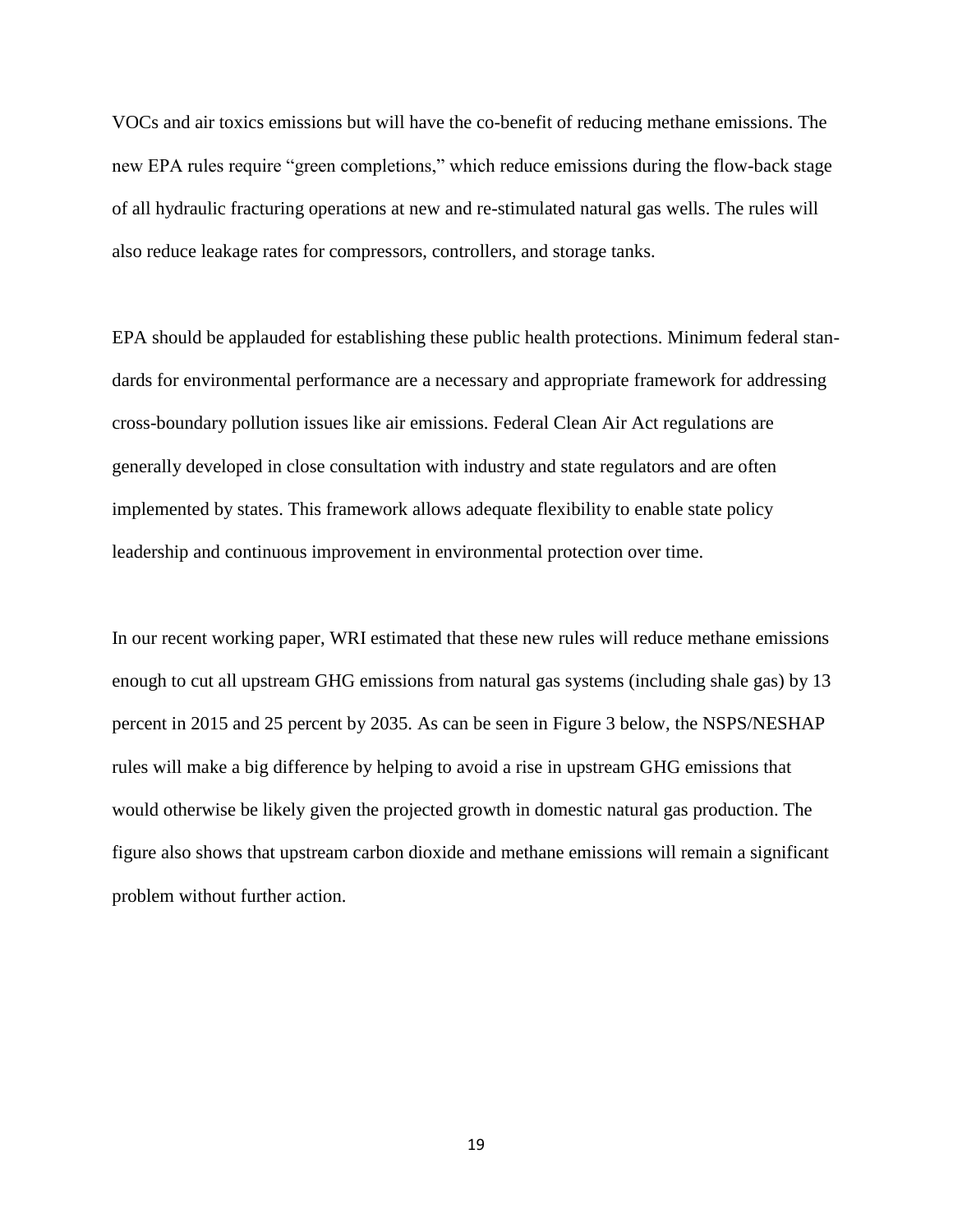

**Figure 3: Upstream GHG Emissions from All Natural Gas Systems, 2006 to 2035**

## **Further Potential to Reduce Fugitive Methane Emissions**

 $\overline{\phantom{a}}$ 

WRI estimates that by implementing just three technologies that capture or avoid fugitive methane emissions, upstream methane emissions across all natural gas systems could be costeffectively cut by up to an additional 30 percent (see Figure 4, below). The technologies include (a) fugitive methane leak monitoring and repair at new and existing well sites, processing plants, and compressor stations; (b) replacing existing high-bleed pneumatic devices with low-bleed equivalents throughout natural gas systems; and  $(c)$  use of plunger lift systems<sup>46</sup> at new and existing wells during liquids unloading operations. By our estimation, these three steps would

<sup>&</sup>lt;sup>46</sup> Note: new data from the most recent EPA emissions inventory suggests that these technologies are much more widely used than previously thought. See: [http://insights.wri.org/news/2013/05/5-reasons-why-its-still-important](http://insights.wri.org/news/2013/05/5-reasons-why-its-still-important-reduce-fugitive-methane-emissions)[reduce-fugitive-methane-emissions](http://insights.wri.org/news/2013/05/5-reasons-why-its-still-important-reduce-fugitive-methane-emissions)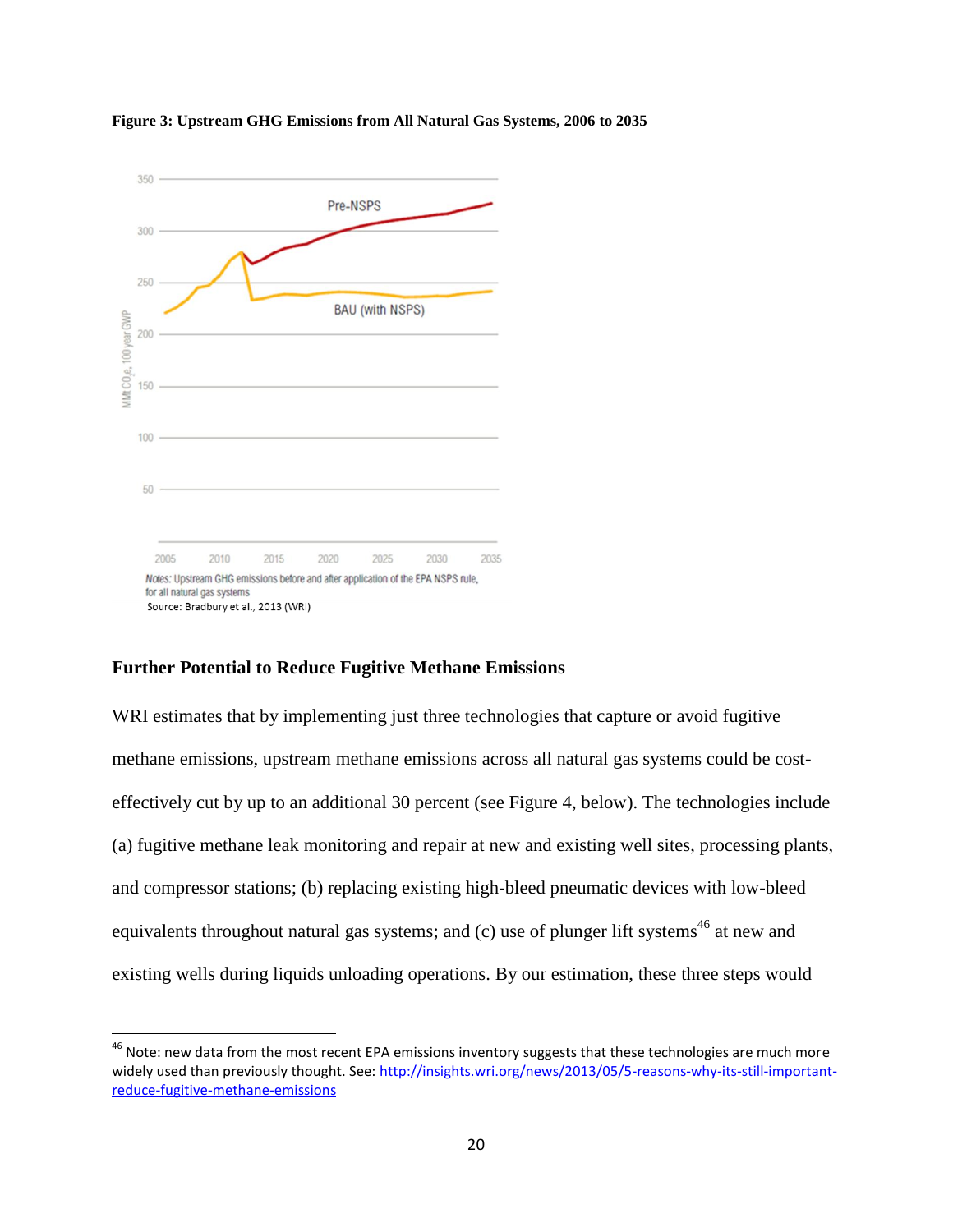bring down the total life cycle leakage rate across all natural gas systems to just above 1 percent of total production. Through adoption of five additional abatement measures that each address smaller emissions sources (i.e., a "Go-Getter" Scenario), the 1 percent goal would be readily achieved. All eight of these technologies could be implemented cost-effectively with payback periods of three years or less.

**Figure 4: Upstream GHG Emissions from All Natural Gas Systems; with Additional Abatement Scenarios**



## **Policy Recommendations**

New public policies will be needed to reduce methane emissions from both new and existing equipment throughout U.S. natural gas systems. WRI research has found that market conditions alone are not sufficient to compel industry to adequately or quickly adopt available best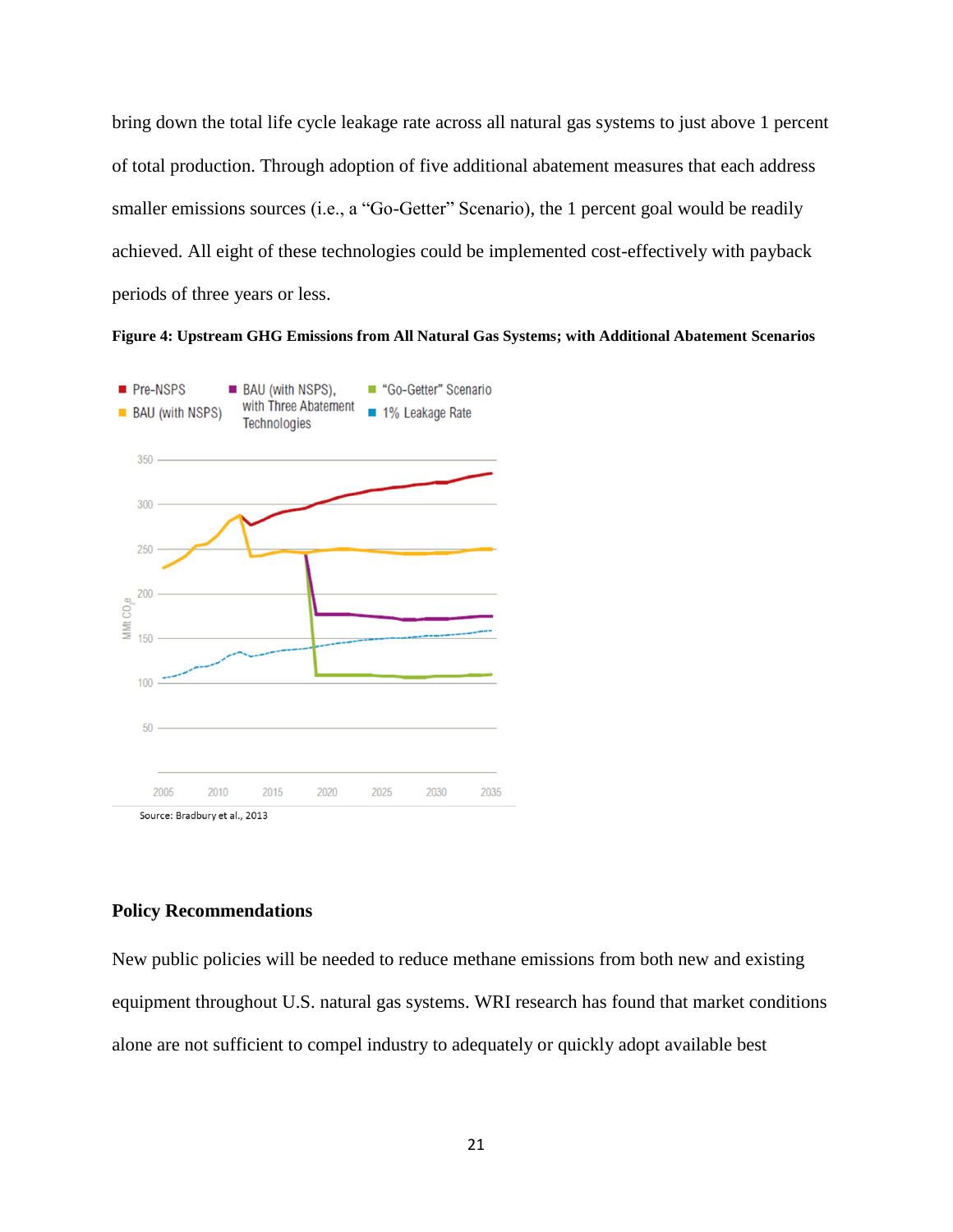practices. To the members of this committee, I recommend the following actions to help EPA and states cost-effectively reduce air emissions from natural gas systems.

*Expand applied technology research.* Efforts to reduce upstream GHG emissions from natural gas systems could be aided by applied technology research at DOE. Such research should be expanded, with a focus on advancement of technologies to reduce the cost of leak detection, improve emissions measurements, and develop new and lower-cost methane emission reduction strategies.

*Update emissions factors for key processes.* To help resolve questions regarding the scale of methane emissions from U.S. natural gas infrastructure and operations – and to inform critical domestic and international climate and energy policy decisions – the oil and gas sector should be required to directly measure and report their emissions, with results subject to independent verification and public disclosure.

*Assist with environmental regulations.* With more funding, the organization STRONGER (State Review of Oil and Natural Gas Environmental Regulations) could provide more states with timely assistance in developing and evaluating environmental regulations, including (but not limited to) those designed to reduce air pollution.

*Support best practices.* With more funding, EPA could do more through Natural Gas STAR and other programs to recognize companies that demonstrate a commitment to best practices. This program could further encourage voluntary industry actions by maintaining a clearinghouse for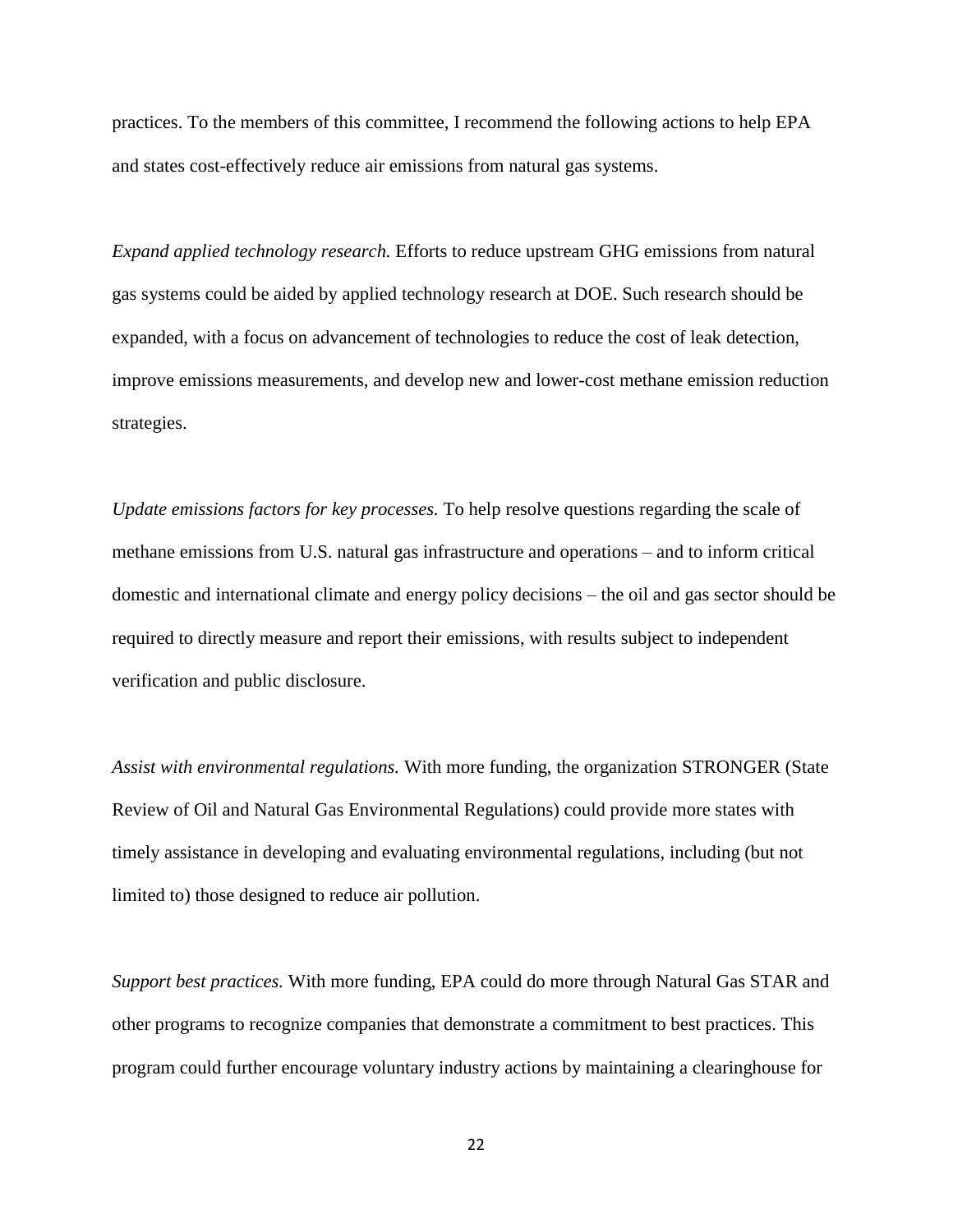technologies and practices that reduce all types of air emissions from the oil and natural gas sector.<sup>47</sup>

*Provide technical and regulatory assistance.* Recognizing the central role of state governments in achieving federal National Ambient Air Quality Standards, with more funding EPA could provide targeted technical and regulatory assistance to states with expanding oil and natural gas development. One example of a successful model that could be expanded is EPA's Ozone Advance Program. States concerned about smog and other air quality problems associated with oil and gas development voluntarily engage with this program, resulting in the co-benefit of reduced methane emissions.

*Reduce carbon dioxide emissions.* Broader action is also needed on policies supporting clean energy and addressing climate change. A clean energy standard or putting a price on carbon would provide clear signals to energy markets that energy providers and users need to recognize the environmental and social costs as well as the direct economic costs of energy resources.

## **Conclusions**

 $\overline{\phantom{a}}$ 

Some advocate for a free-market approach to managing energy production, transmission, and use. While I agree with the general virtues of free markets, I would also caution that there is no free lunch. The National Research Council has identified very significant costs associated with

<sup>&</sup>lt;sup>47</sup> An example of one existing clearinghouse can be found here[: http://cfpub.epa.gov/RBLC/](http://cfpub.epa.gov/RBLC/)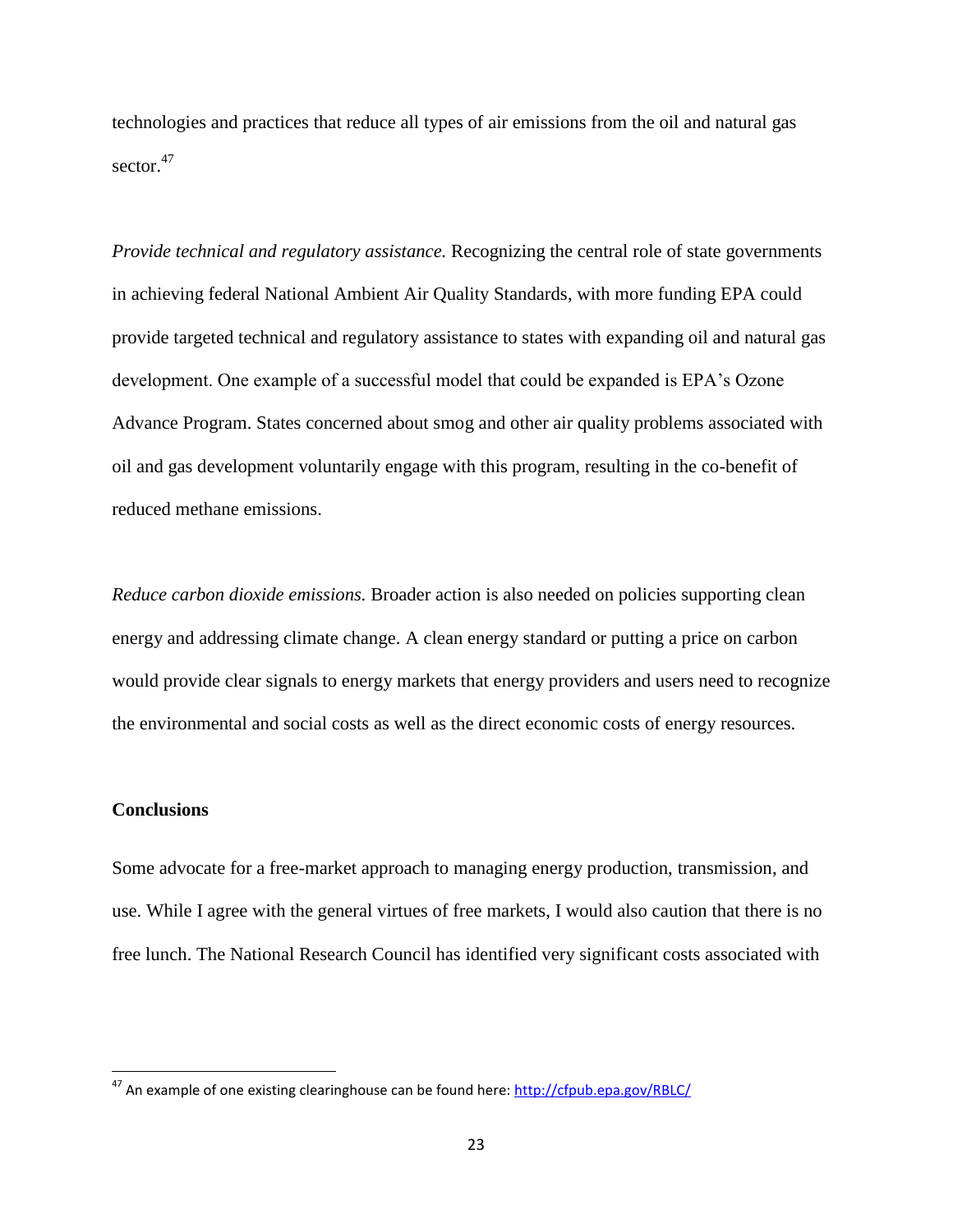fossil energy use that are hidden to most U.S. consumers.<sup>48</sup> Society pays when our health-care premiums rise due to harmful health effects caused by high ozone levels and other air pollution; taxpayers pick up the tab for climate change when the frequency and intensity of extreme weather events causes increasing damage to our communities and critical infrastructure.

Others highlight the energy and national security benefits of natural gas exports, which may reduce the political and economic influence of countries that do not share common interests with the U.S. and our allies. While such geopolitical benefits may be realized, LNG exports will do little to help avoid dangerous levels of climate change. We could also improve our geopolitical standing by demonstrating leadership in achieving greenhouse gas emissions reductions, much of which can be accomplished cost-effectively and with net benefits to the economy – starting with the policy actions recommended above. Meanwhile, the more we invest in fossil energy resources and infrastructure while delaying policy actions to significantly reduce GHG pollution, the more we expose ourselves and our allies to the destabilizing effects of climate change. In its 2010 Quadrennial Defense Review, the Department of Defense found that "climate change could have significant geopolitical impacts around the world." The same report concludes that climate change could further weaken fragile governments and contribute to food scarcity, spread of disease, and mass migration. Meanwhile, 30 military installations already face elevated risk from sea-level rise.

<sup>&</sup>lt;sup>48</sup> NRC (National Research Council). 2010. "Hidden Costs of Energy: Unpriced Consequences of Energy Production and Use." Washington, DC: The National Academies Press. Available at: [http://www.nap.edu/catalog.php?record\\_id=12794.](http://www.nap.edu/catalog.php?record_id=12794)